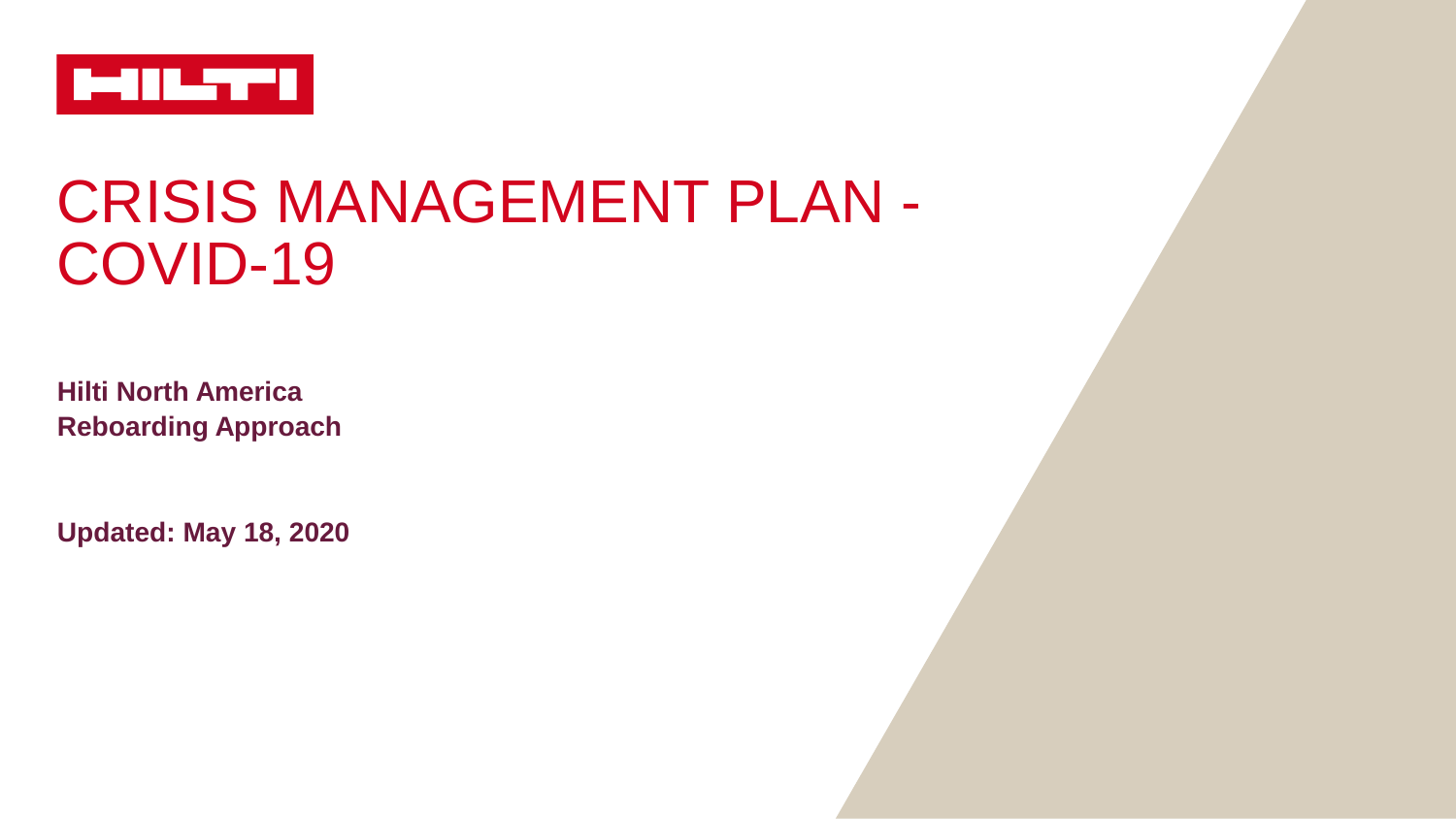## PURPOSE

To share the Hilti North America guideline on the process and approach organizations can take in response to the COVID-19 outbreak which has the ability to negatively impact the organization, customers or most importantly, team members.

This guide allows for a leveled and coordinated response to reboarding various working teams.

## Crisis Management Team

From the first reports of a possible crisis, the Hilti North America Crisis Management team was activated. The positions of the core team are: Chief Operating Officer, Sr. VP of Legal, Sr. VP of Human Resources, Health and Safety Officer, Facilities Director, Communications Director. Additional expertise is called on as needed.

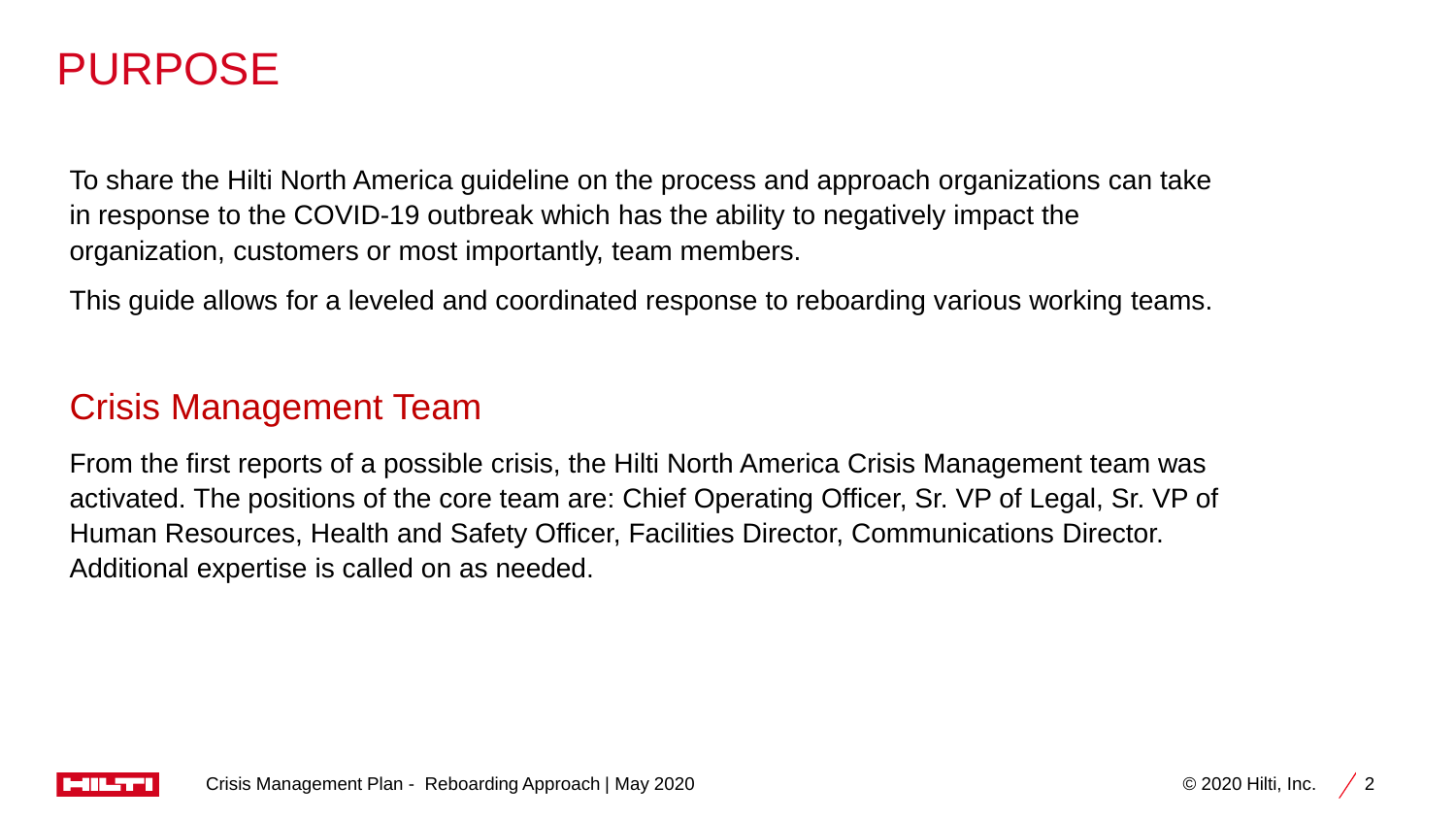# FRAME OF REFERENCE

- Leverage the learnings from launch of response crisis (e.g. proactiveness, communication, detailed information through use of frequently asked questions, etc.)
- Utilize same approach as launch of crisis response in regards to phases of reboarding
- In general, we will be "more conservative" than government authorities on reboarding response as we were at the launch of crisis response, operating on the principle of "an abundance of caution for the safety and well-being of our team members"

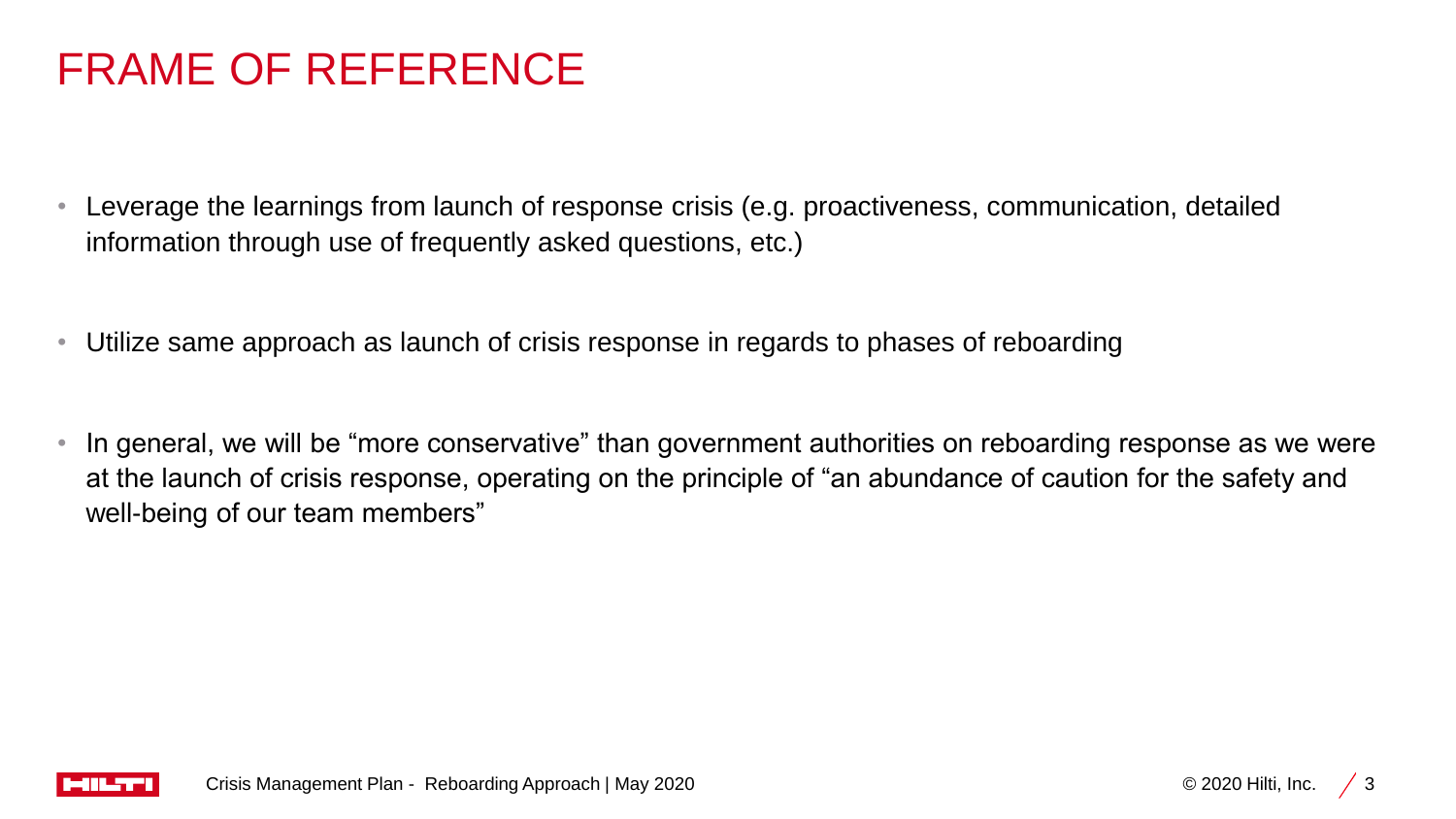# REBOARDING PLAN

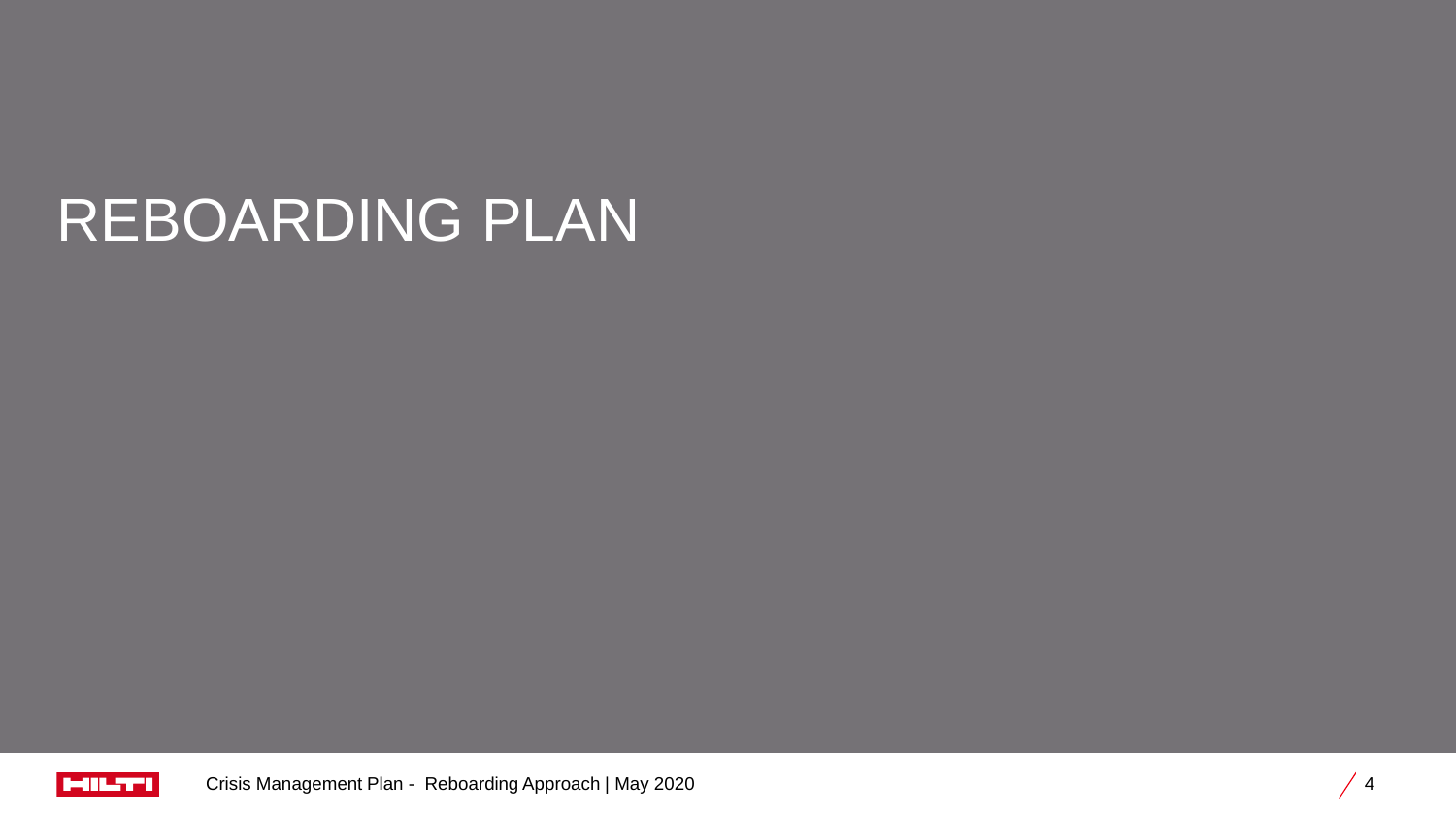# RE-BOARDING COMMUNICATION PLAN // GENERAL

| <b>Timeline</b> | <b>Communication Channel / Action</b>                                                                                                                                                | <b>Audience</b>       | <b>Responsible Party</b>                               |
|-----------------|--------------------------------------------------------------------------------------------------------------------------------------------------------------------------------------|-----------------------|--------------------------------------------------------|
| April 23        | Re-boarding survey                                                                                                                                                                   | All team members      | <b>Human Resources</b>                                 |
| April 29        | Update video from CEO on reboarding plan                                                                                                                                             | All team members      | Crisis Management Team +<br><b>CEO</b>                 |
| April 30        | Distribution of reboarding plan and role-specific playbooks to leadership team                                                                                                       | Leadership            | <b>Crisis Management Team</b>                          |
| May 1           | PPE package (mailed to home addresses)<br>Note about using PPE<br>Disposable face masks<br><b>Hand sanitizer</b><br>$\bullet$<br>Directions on self-made antibacterial spray cleaner | All field-based teams | <b>Crisis Management Team</b>                          |
| May 6           | Brief leadership on reboarding plan, importance of phased approach, commitment to<br>safety                                                                                          | <b>Managers</b>       | Crisis Management Team +<br><b>Communications Team</b> |
| May 7-11        | Re-boarding Town Hall (virtual by function)<br>• 30 minutes – instructional presentation and update<br>$\cdot$ 30 minutes $-$ Q&A                                                    | All team members      | Respective person in leadership                        |
| May 7-11        | Re-boarding FAQ<br>• Distributed via email following each Town Hall                                                                                                                  | All team members      | Crisis Management Team +<br><b>Communications Team</b> |
| May 13          | Open Q & A webinar (one per major site area)                                                                                                                                         | All team members      | Crisis Management Team +<br><b>Communications Team</b> |

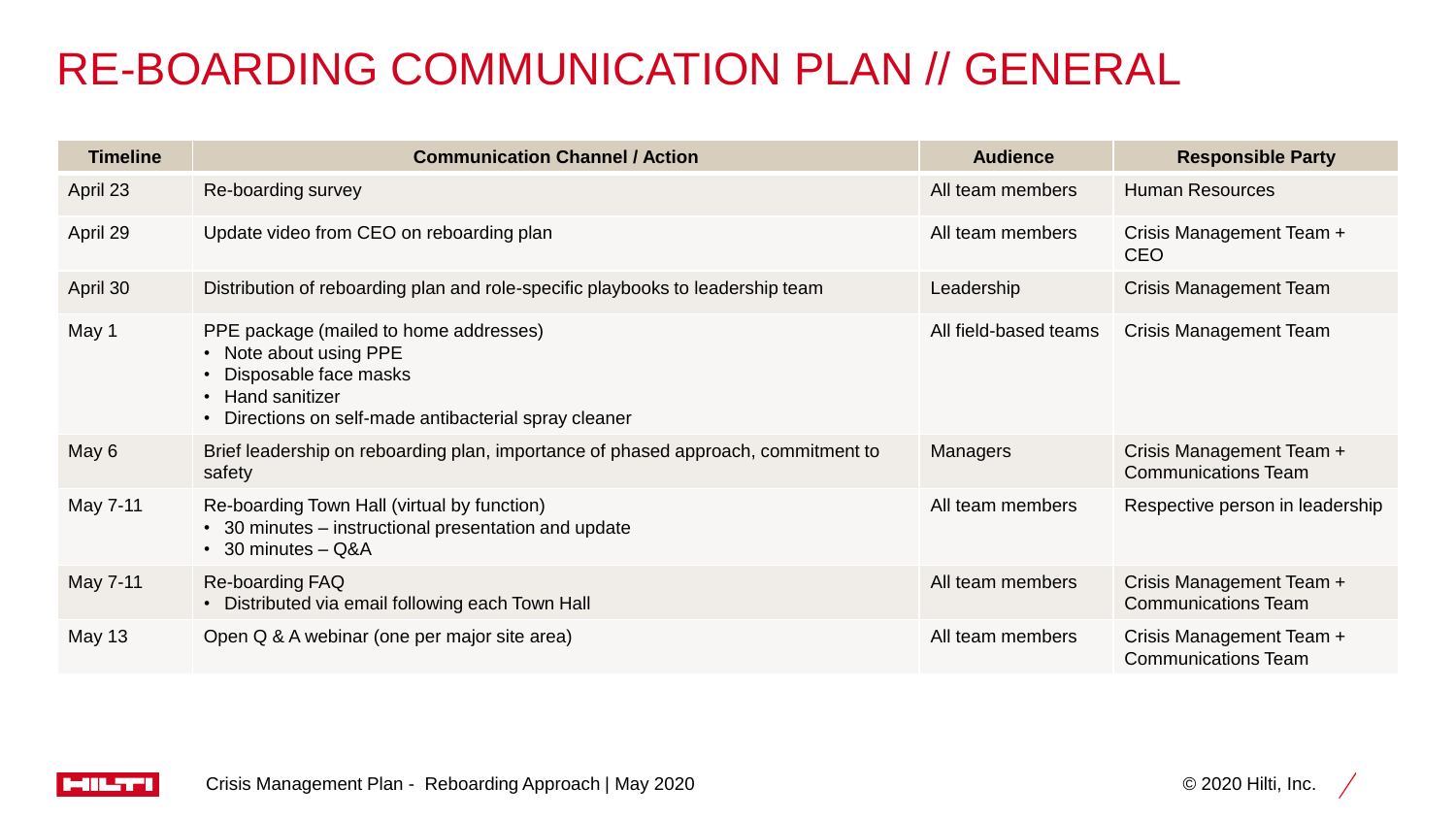## **OVERVIEW**

Not all situations are created equally. Following are proposed levels of reboarding with further details on corresponding responses.

| Phase 0                                                                                                            | Phase 1                                                                                                                                                                              | Phase 2                                                                                                                                                                               | Phase 3                                                                                                                                                                            | Phase 4                                                                                                                   |
|--------------------------------------------------------------------------------------------------------------------|--------------------------------------------------------------------------------------------------------------------------------------------------------------------------------------|---------------------------------------------------------------------------------------------------------------------------------------------------------------------------------------|------------------------------------------------------------------------------------------------------------------------------------------------------------------------------------|---------------------------------------------------------------------------------------------------------------------------|
| Local and state<br>government<br>restrictions remain<br>in place and we<br>are in a restricted<br>work environment | Government reduces<br>restrictions on non-<br>essential businesses<br>and construction due<br>to indicators on<br>community-specific<br>symptoms, cases,<br>and healthcare<br>impact | Proven stability within<br>the region and further<br>government restrictions<br>are lifted due to<br>indicators on<br>community-specific<br>symptoms, cases, and<br>healthcare impact | Ongoing stability within<br>the region and all<br>government restrictions<br>are lifted due to<br>indicators on<br>community-specific<br>symptoms, cases, and<br>healthcare impact | Return to pre-<br><b>COVID work</b><br>environment<br>due to a<br>combination of<br>effective<br>testing and<br>treatment |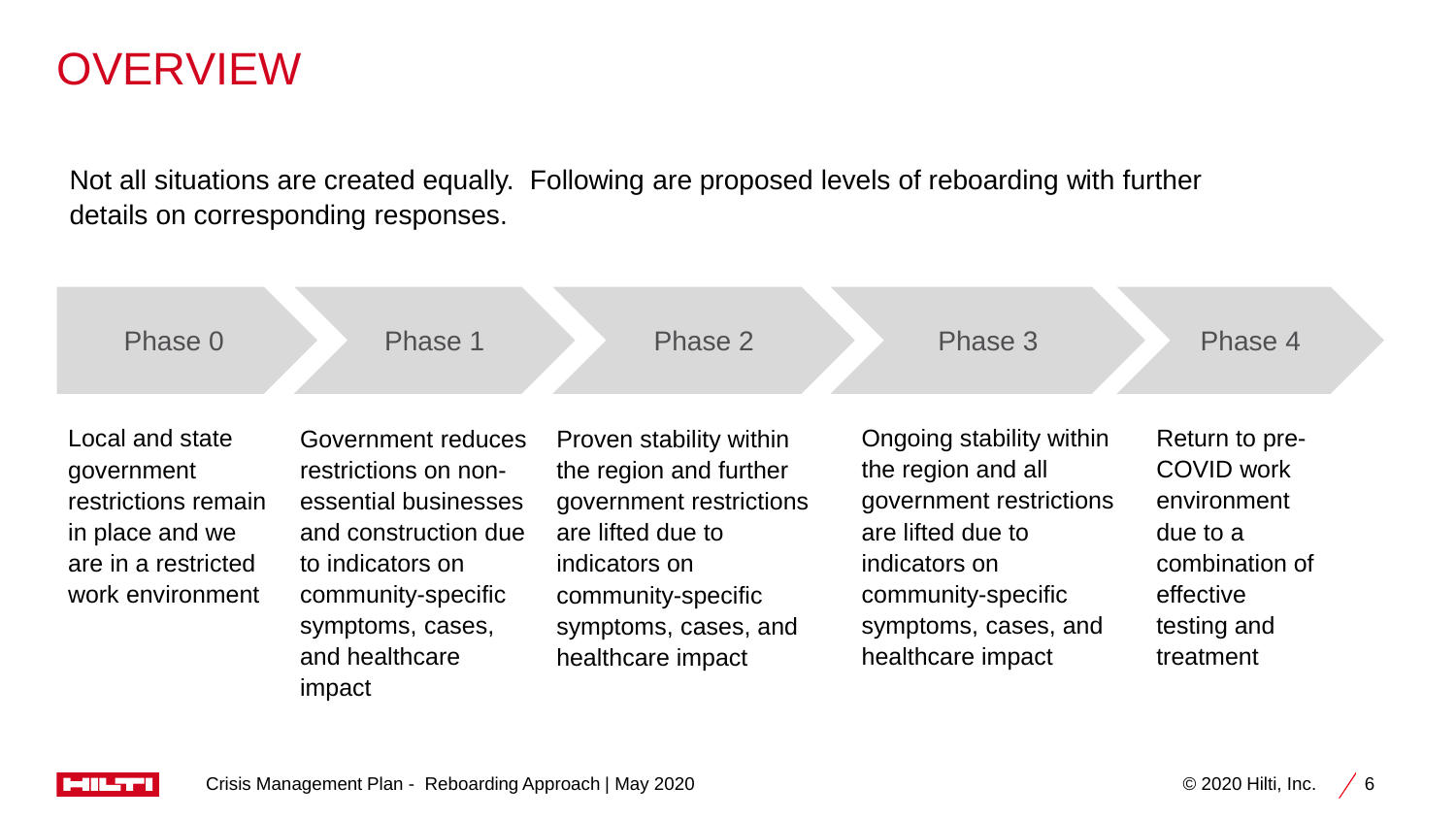# COVID-19 RESPONSE FOCUSES ON CARING SUPPORT FOR OUR TEAMS DURING EACH PHASE OF THE CRISIS

#### • Lead with care and support

- Increase communication cadence with leaders and team members
- Ensure senior leaders are visible, accessible
- Engage teams in decision making with > 70% participation in organization-wide survey
- Act with abundance of caution during offboarding / re-boarding with a focus on physical and psychological safety
- Encourage vacation usage for respite ahead of recovery
- Adapt people policies to support the way we need to work now and in the future

#### Key elements of our People-First crisis response Engagement in each crisis stage, sphere of impact

|                                                                                                          | My well-being<br>(Me)                                             | Those around me<br>(My family)                             | <b>Connecting</b><br>(My teams)                                                      | <b>Build a better future</b><br>(My community)                                                               |
|----------------------------------------------------------------------------------------------------------|-------------------------------------------------------------------|------------------------------------------------------------|--------------------------------------------------------------------------------------|--------------------------------------------------------------------------------------------------------------|
| <b>Caring Stage</b><br>(Mid to late March)<br>Establish and<br>communicate support                       | • Overview of Total Rewards<br>• Fill role-specific time-off gaps | • REDi platform with resources for<br>working parents      | • Virtual connection activities<br>• Remote "team" work best practices               | • Immediate needs by community<br>(i.e. blood drive)                                                         |
| <b>Engagement Stage</b><br>(April / beginning May)<br>New way of working and<br>taking care of ourselves | . Focus on wellness and benefits<br>to stav well                  | • Engage family members -<br>activities for children       | • Front line team appreciation<br>• Extend EMT visibility<br>• Focus on culture      | • Virtual volunteer fair (future<br>focused)                                                                 |
| <b>Readiness Stage</b><br>(Now)<br>Prepare to return to pre-<br>crisis mode even stronger                | • Focus on employee assistance<br>programs and support            | • Resources for getting kids and<br>family ramped up       | • Team building<br>• Learning communities                                            | • Pro-bono services leveraging<br>individual/team experience<br>• Matching nonprofit to<br>partner/volunteer |
| <b>Performance Stage</b><br>(TBD)<br>Recovery and Rebound                                                | · Share what we've learned                                        | • Assimilate whole family back into<br>pre-crisis routines | • Re-bonding activities<br>• Peer collaboration platform/blog<br>(TC7 reinforcement) | • Storytelling and team impact                                                                               |

This unprecedented experience has created a defining moment for our culture.

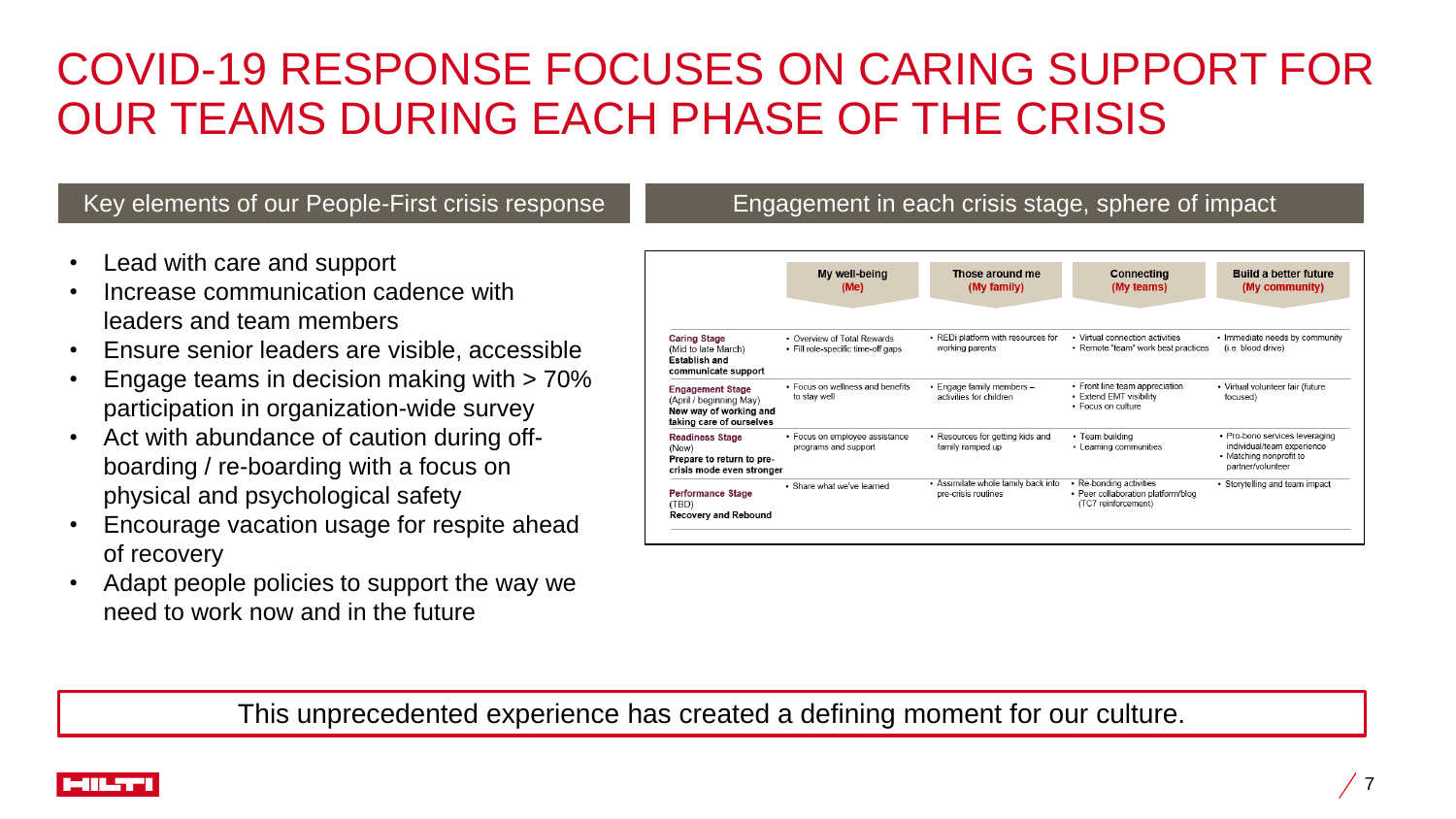# PHASE 0

## **State and Local Government restrictions on Business and Stay at Home orders**

| <b>Groups / activities</b>                                                             | <b>Work guideline</b>                                                                                            |
|----------------------------------------------------------------------------------------|------------------------------------------------------------------------------------------------------------------|
| Office-based team members                                                              | Work from home                                                                                                   |
| Field-based team members                                                               | Work from home unless required in-person consultation with<br>essential business (written request from customer) |
| <b>Distribution Centers / Manufacturing</b>                                            | Operating in a restricted entry status and within safe<br>guidelines                                             |
| <b>Store Fronts</b>                                                                    | Operating in a will call only status with restricted entry                                                       |
| Tradeshows / industry events                                                           | No attendance                                                                                                    |
| <b>Meetings</b>                                                                        | Virtual only                                                                                                     |
| Team members in high risk groups or those with a high risk<br>individual in their home | Arrange working environment with HR                                                                              |
| Travel*                                                                                | <b>None</b>                                                                                                      |

\* Travel defined as crossing state lines and/or requiring expenditure on hotel or transportation

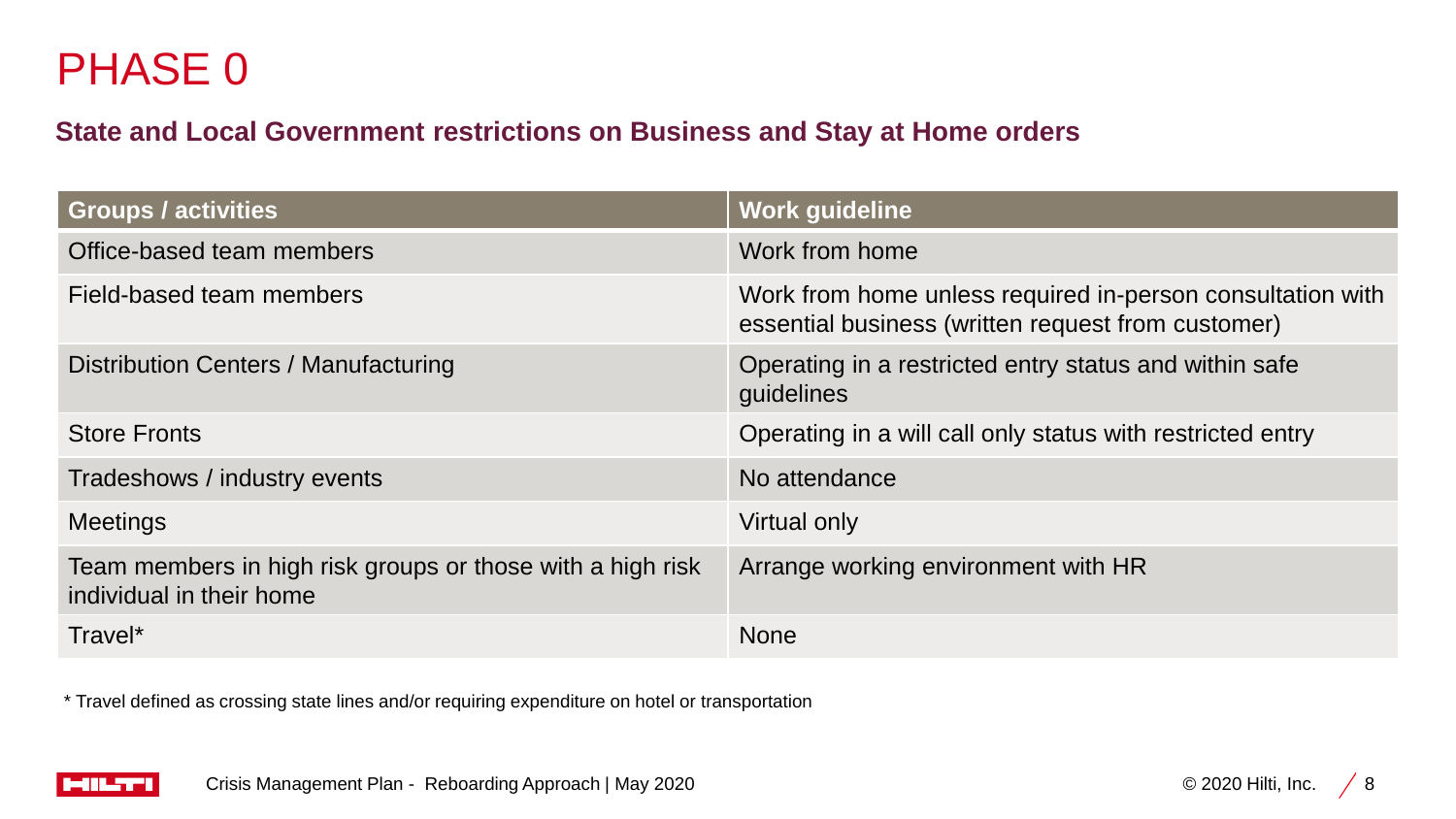# SUMMARY REBOARDING PLAN BY PHASE

| Groups / activities                                                                           | <b>Phase 1</b>                                                                                      | <b>Phase 2</b>                                                                                        | Phase 3*                                          | Phase 4                                        |
|-----------------------------------------------------------------------------------------------|-----------------------------------------------------------------------------------------------------|-------------------------------------------------------------------------------------------------------|---------------------------------------------------|------------------------------------------------|
| Office-based team<br>members                                                                  | Work from home                                                                                      | Limited team members in office with<br>social distancing guidelines                                   | Open with social distancing guidelines            |                                                |
| Field-based team members                                                                      | Work from home unless required in<br>person consultation with essential<br>business                 | Pre-arranged appointments with<br>customers within playbook guidelines                                | Operations with social distancing<br>guidelines   |                                                |
| Tool service centers /<br>distribution centers /<br>manufacturing                             | Operating in a restricted entry status<br>and within safe guidelines                                | Operating in a restricted entry status and<br>within safe guidelines                                  | Operations with social distancing<br>quidelines   | combination of effective testing and treatment |
| <b>Storefronts</b>                                                                            | Operating in a will call only status                                                                | Open to customers with restrictions                                                                   | Open to customers with restrictions               |                                                |
| Tradeshows / industry<br>events                                                               | No attendance                                                                                       | No attendance                                                                                         | Allowed following new organizational<br>standards | environment due to                             |
| Meetings                                                                                      | Virtual only                                                                                        | Virtual only                                                                                          | Allowed following new organizational<br>standards | work                                           |
| <b>All Training</b>                                                                           | Virtual only                                                                                        | Virtual only                                                                                          | Allowed following new organizational<br>standards | Pre-COVID                                      |
| Team members in high risk<br>groups or those with a high<br>risk individual in their<br>homes | Arrange working environment with<br>HR and manager. Reintegrated with<br>appropriate accommodations | Arrange working environment with HR<br>and manager. Reintegrated with<br>appropriate accommodations   | Reintegrated with appropriate<br>accommodations   |                                                |
| Travel (government bans<br>must be lifted on regional<br>travel)                              | No travel                                                                                           | Customer/manager requested essential<br>travel with appropriate Executive<br>Management Team approval | Allowed following new organizational<br>standards |                                                |



\*Maintain until a vaccine/therapeutic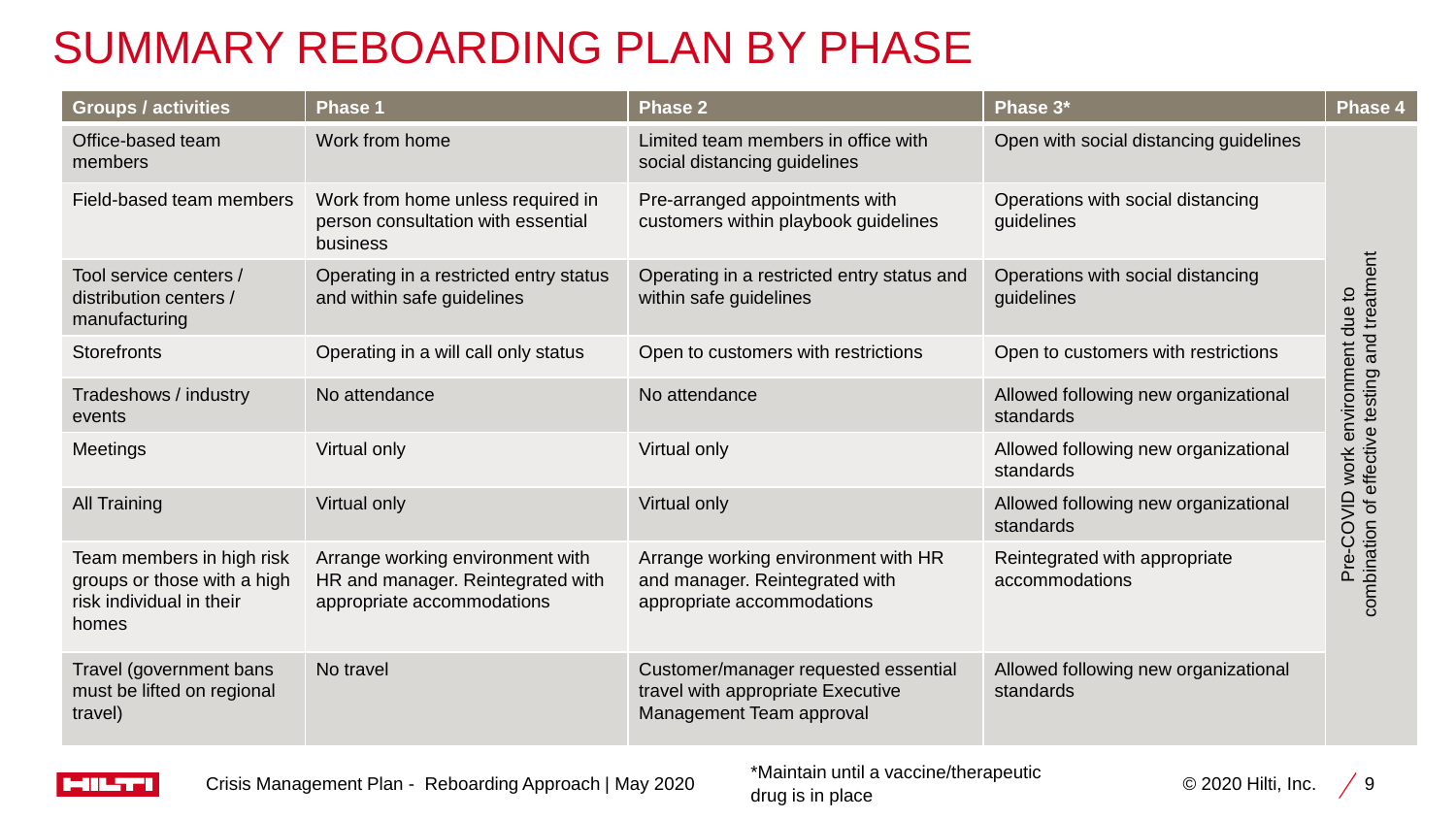# BASELINE CRITERIA FOR REBOARDING - GOVERNMENT

SOURCE: CDC/White House

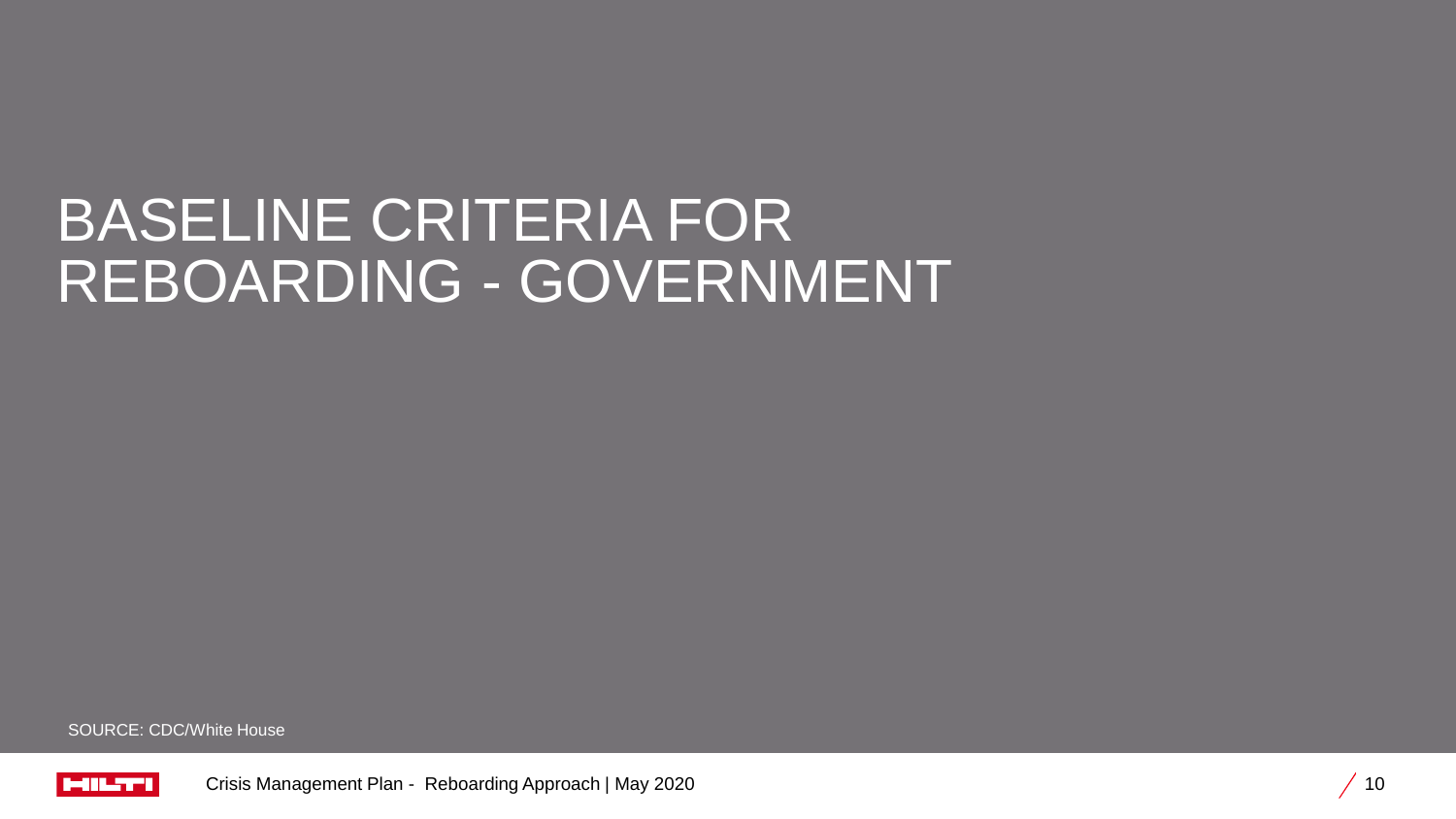## **Proposed State or Regional Gating Criteria**

(Satisfy Before Proceeding to Phased Opening)

#### **SYMPTOMS**

Downward trajectory of influenza-like illnesses (ILI) reported within a 14-day period

AND

Downward trajectory of covid-like syndromic cases reported within a 14-day period

### **C A S E S**

Downward trajectory of documented cases within a 14-dayperiod

OR

Downward trajectory of positive tests as a percent of total tests within a 14-day period (flat or increasing volume of tests)

#### **H O S P I TA L S**

Treat all patients without crisis care

AND

Robust testing program in place for at-risk healthcare workers, including emerging antibody testing

\*State and local officials may need to tailor the application of these criteria to local circumstances (e.g., metropolitan areas that have suffered severe COVID outbreaks, rural and suburban areas where outbreaks have not occurred or have been mild). Additionally, where appropriate, Governors should work on a regional basis to satisfy these criteria and to progress through the phases outlined below.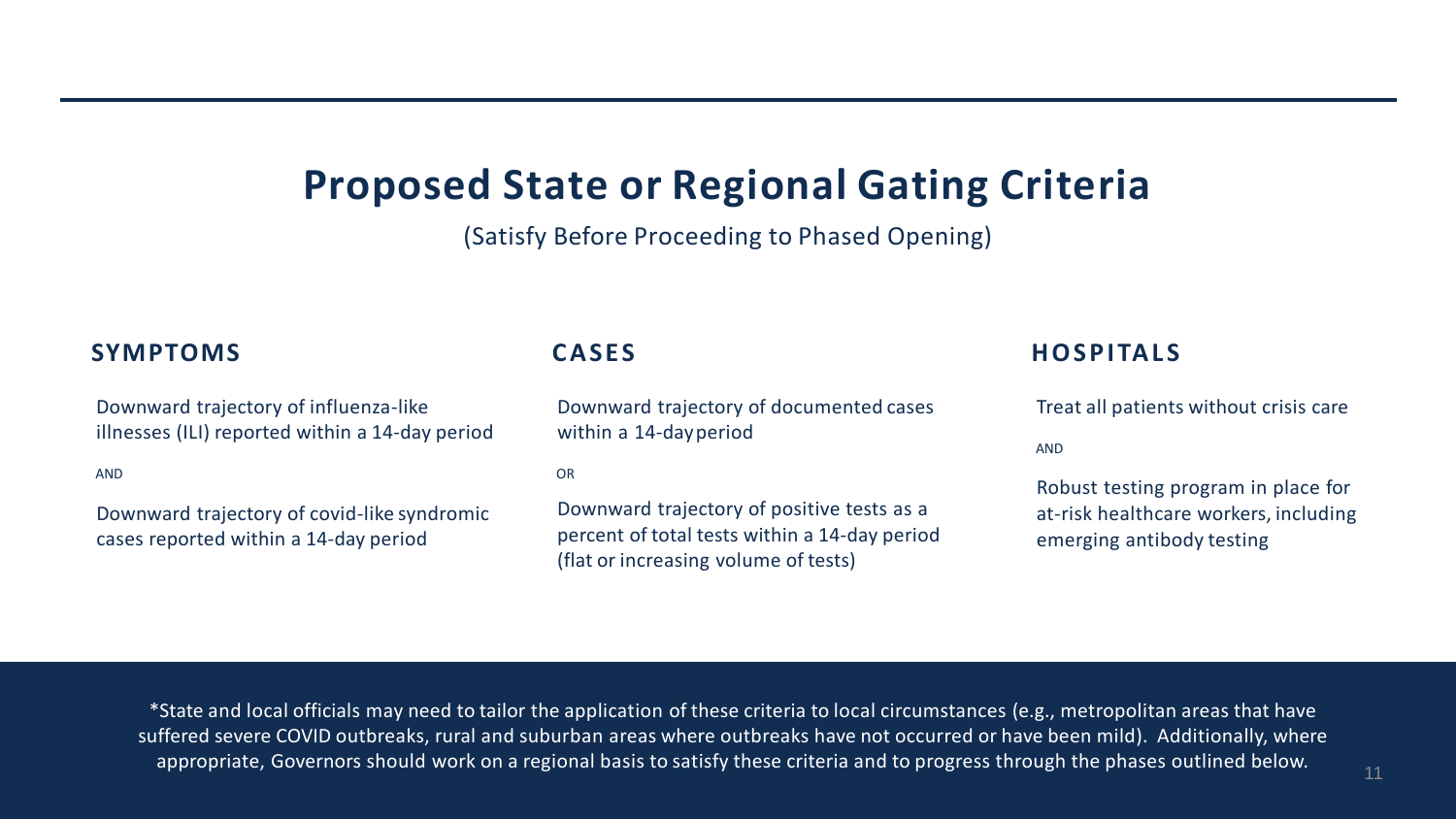## **Core State PreparednessResponsibilities**

### **T EST I NG & CONTACT TRACING**

- $\checkmark$  Ability to quickly set up safe and efficient screening and testing sites for symptomatic individuals and trace contacts of COVID+ results
- $\checkmark$  Ability to test Syndromic/ILI-indicated persons for COVID and trace contacts of COVID+ results
- $\checkmark$  Ensure sentinel surveillance sites are screening for asymptomatic cases and contacts for COVID+ results are traced (sites operate at locations that serve older individuals, lower-income, racial minorities, and NativeAmericans)

### **H EALT H C A R E SYSTEM CAPACITY**

- $\checkmark$  Ability to quickly and independently supply sufficient Personal Protective Equipment and critical medical equipment to handle dramatic surge in need
- $\checkmark$  Ability to surge ICU capacity

### **PLANS**

- $\checkmark$  Protect the health and safety of workers in critical industries
- $\checkmark$  Protect the health and safety of those living and working in high-risk facilities (e.g., senior care facilities)
- $\checkmark$  Protect employees and users of mass transit
- $\checkmark$  Advise citizens regarding protocols for social distancing and face coverings
- $\checkmark$  Monitor conditions and immediately take steps to limit and mitigate any rebounds or outbreaks by restarting a phase or returning to an earlier phase, depending on severity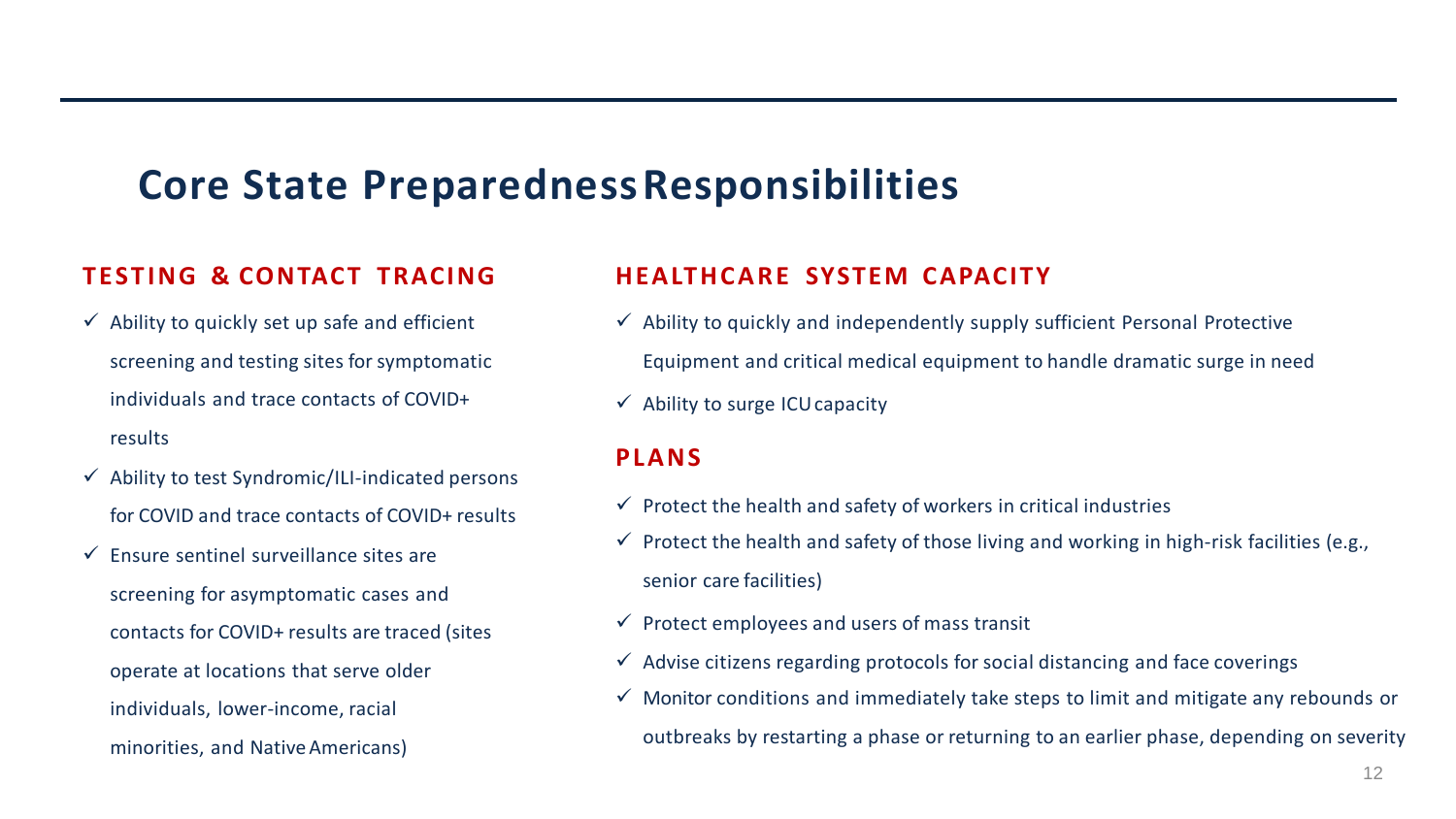BASED ON **UP-TO-DATE DATA** AND READINESS

**Proposed Phased Approach**

**MITIGATES** RISK OF RESURGENCE

**PROTECTS THE MOST VULNERABLE** 

IMPLEMENTABLE ON **STATEWIDE OR COUNTY-BY-COUNTY** BASIS AT GOVERNORS' DISCRETION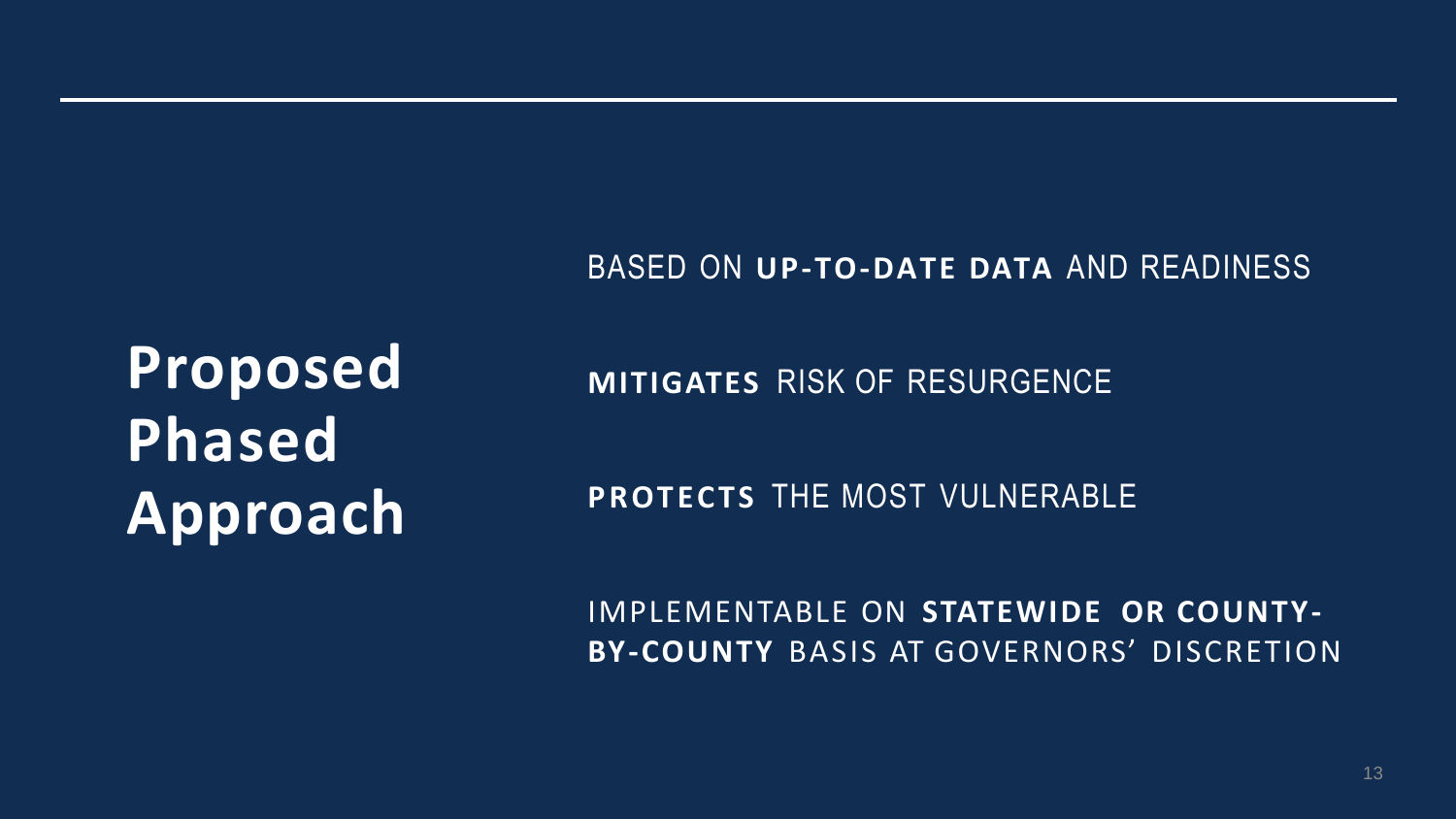## **Guidelines for All Phases: Individuals**

## **CONTINUE TO PRACTICE GOOD HYGIENE**

- $\checkmark$  Wash your hands with soap and water or use hand sanitizer, especially after touching frequently used items orsurfaces.
- $\checkmark$  Avoid touching your face.
- $\checkmark$  Sneeze or cough into a tissue, or the inside of your elbow.
- $\checkmark$  Disinfect frequently used items and surfaces as much as possible.
- $\checkmark$  Strongly consider using face coverings while in public, and particularly when using mass transit.

## **PEOPLE WHO FEEL SICK SHOULD STAY HOME**

- $\checkmark$  Do not go to work or school.
- $\checkmark$  Contact and follow the advice of your medical provider.

Continue to adhere to State and local guidance aswell as complementary CDC guidance, particularly with respect to face coverings.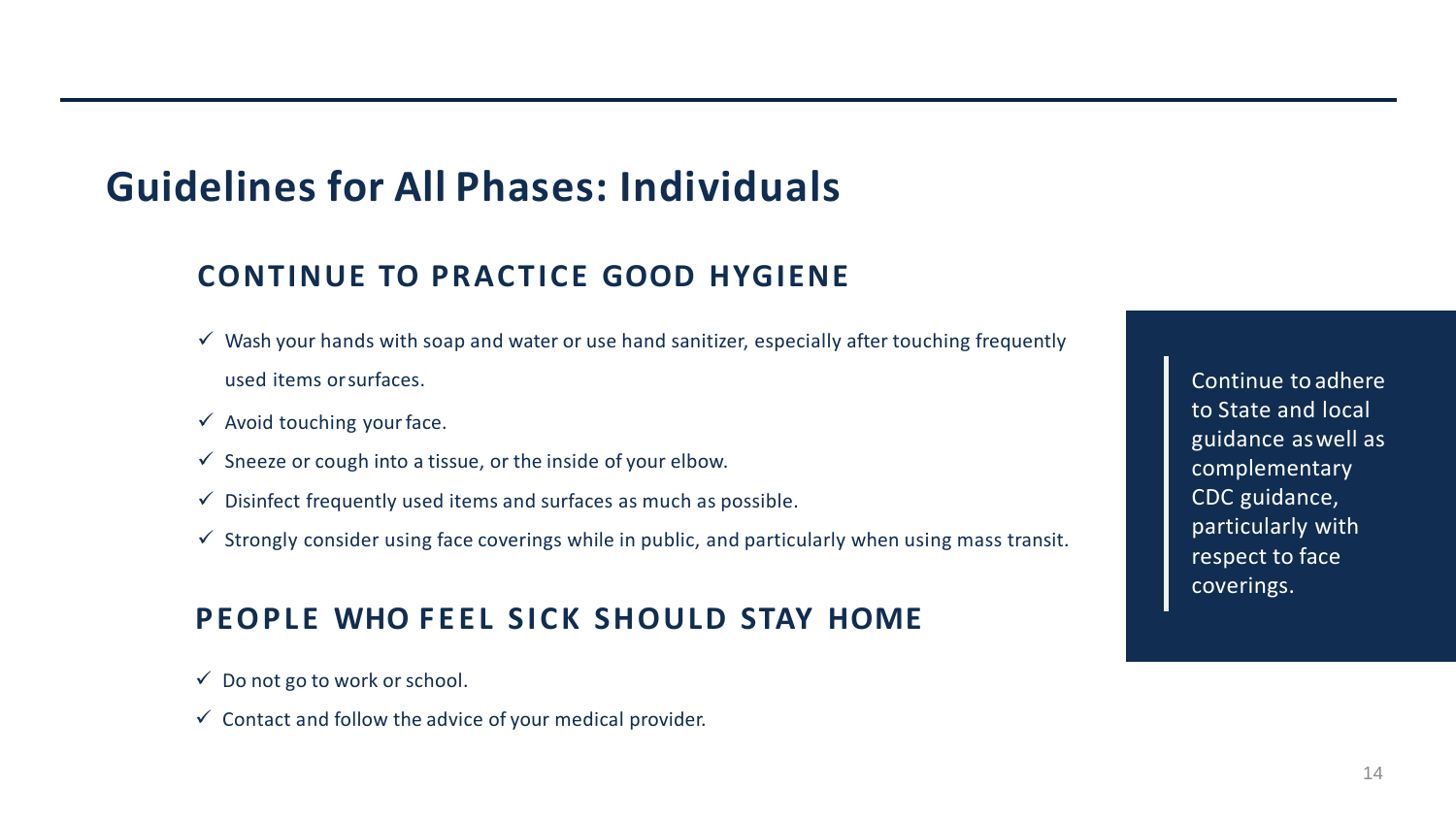## **Guidelines for All Phases: Employers**

**Develop and implement appropriate policies, in accordance with Federal, State, and local regulations and guidance, and informed by industry best practices, regarding:**

- $\checkmark$  Social distancing and protective equipment
- $\checkmark$  Temperature checks
- $\checkmark$  Testing, isolating, and contact tracing
- ✓ Sanitation
- $\checkmark$  Use and disinfection of common and high-traffic areas
- $\checkmark$  Business travel

**Monitor workforce for indicative symptoms. Do not allow symptomatic people to physically return to work until cleared by a medical provider.**

**Develop and implement policies and procedures for workforce contact tracing following employee COVID+ test.**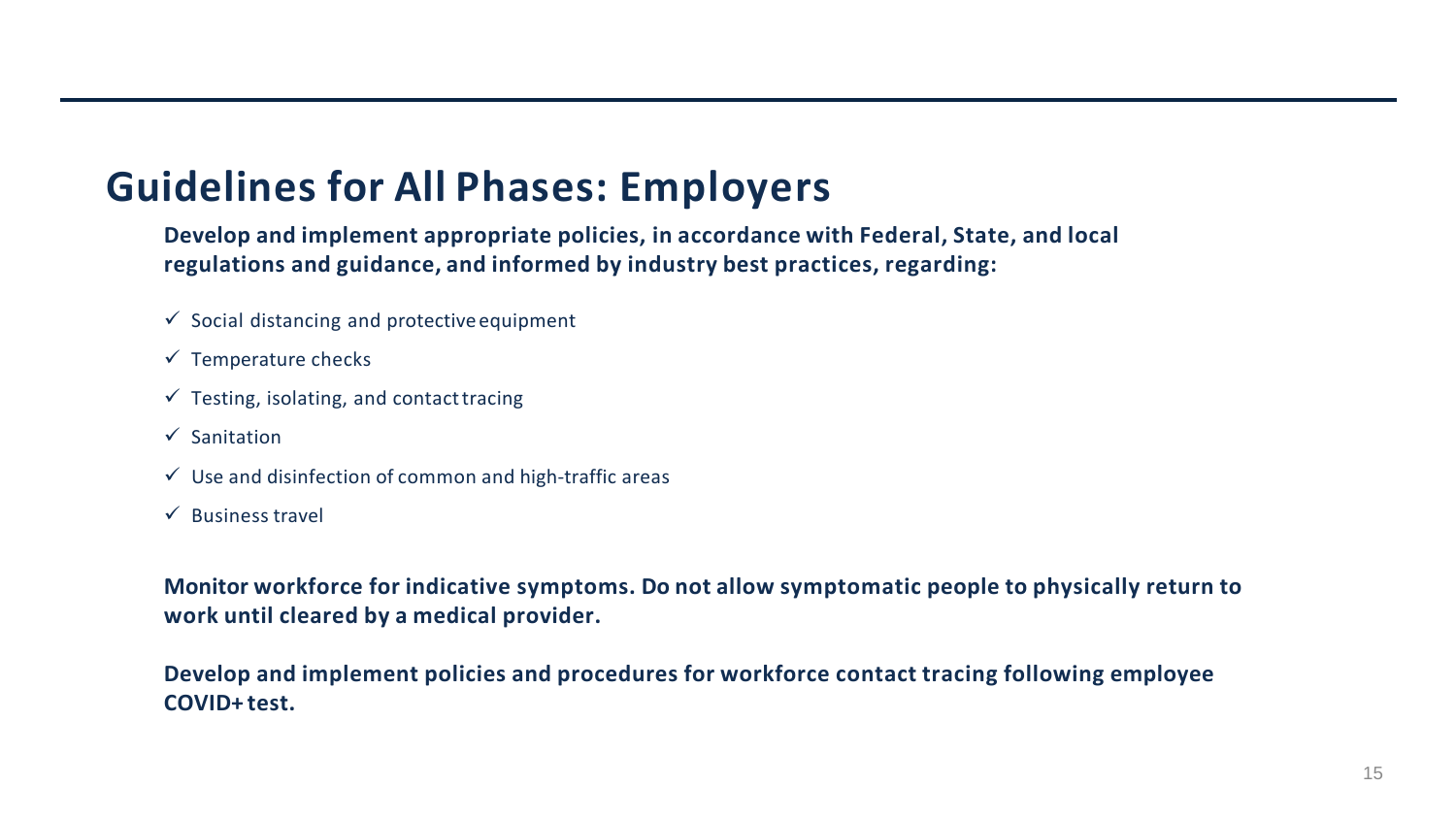# PHASE 1 – GOVERNMENT AND HILTI GUIDELINES

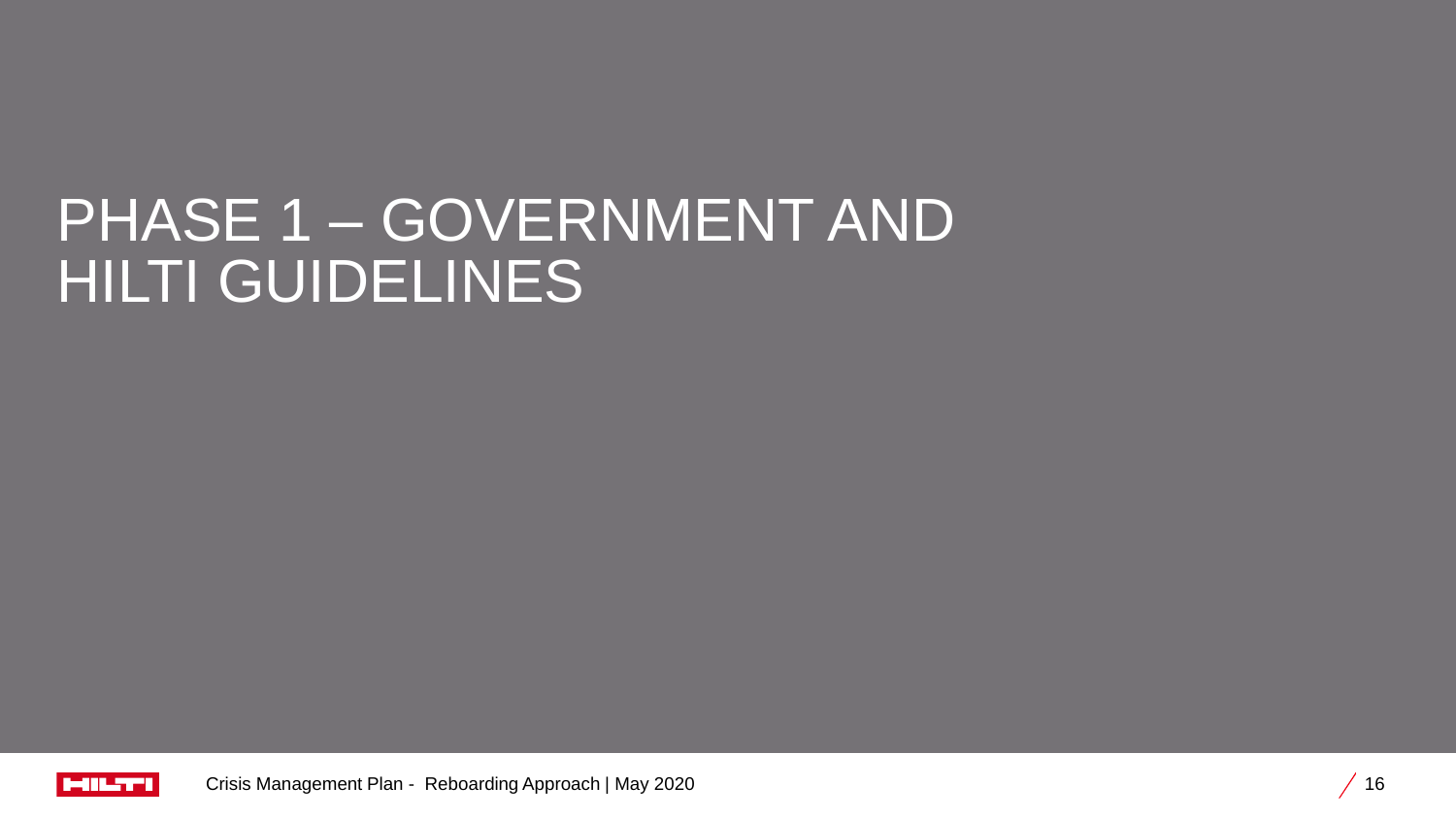# PHASE 1

### **Government reduction of restrictions that satisfy Gating Criteria (slide 10)**

#### **Government Guidelines for Employers**

- Continue to encourage Telework, whenever possible and feasible with business operations
- If possible, **return to work in phases**
- **Close common areas** where personnel are likely to congregate and interact, or enforce strict social distancing protocols
- **Minimize** non-essential travel and adhere to CDC guidelines regarding social distancing protocols
- Strongly consider special accommodations for personnel who are members of the vulnerable population
- No socializing in groups larger than **10** people, if 10 or less, ensure social distancing
- Other notes: Schools/organized youth activities remain **closed**, large venues (sit-down dining, movie theaters, sporting venues) can operate under **strict** physical distancing protocols

#### **Hilti Guidelines**

- Playbooks are completed and communicated for all areas of the business
- Personal protective equipment and hand sanitizer have been received and distributed (Appendix B)
- $\rightarrow$  Decision point: Regional leadership alignment
	- Reduce field-based team restrictions while ensuring organization guidelines are followed (Playbook = Field)
		- Work from home unless an in-person consultation with an essential business is required

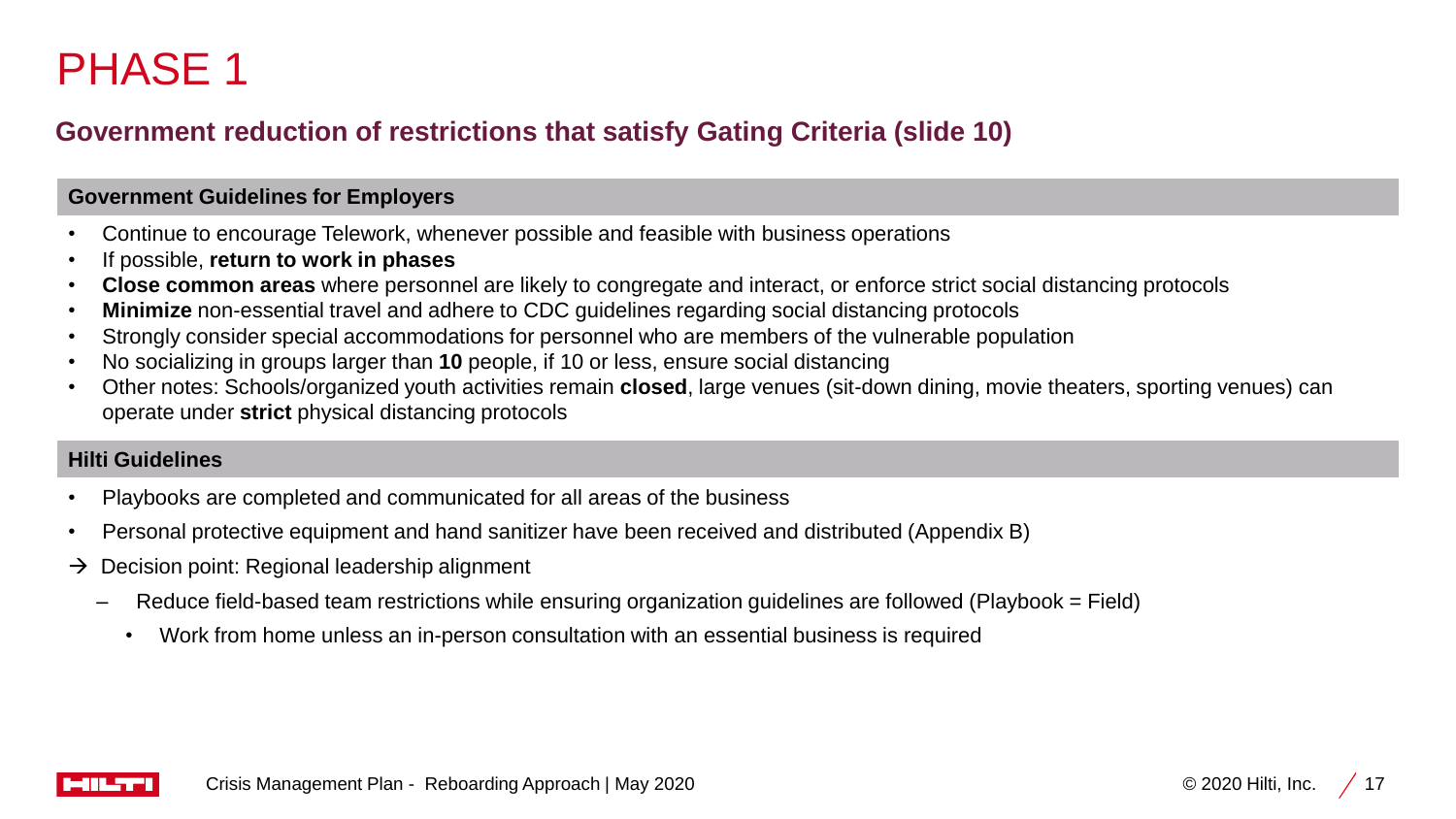# PHASE 1 – CONTINUED

#### **Other general actions**

- High risk\* team members, team members with high risk individuals at home, and/or team members with additional personal issues that interfere with returning to the field; discuss with human resources business partner and team lead
- Store fronts and operations remain in restricted access mode
- Corporate locations and market organization offices remain in work from home mode
- Review preparation for Phase 2

#### **Local Crisis Management Team**

Local Crisis Management Team continues to meet on a regular basis and takes the following actions:

- Ongoing communications with Executive Leadership Team
- Consolidates all regional government updates
- Continuation of field, retail, operations and office preparation
- Responsible for Playbook updates and communication

\* High risk is defined in Appendix A

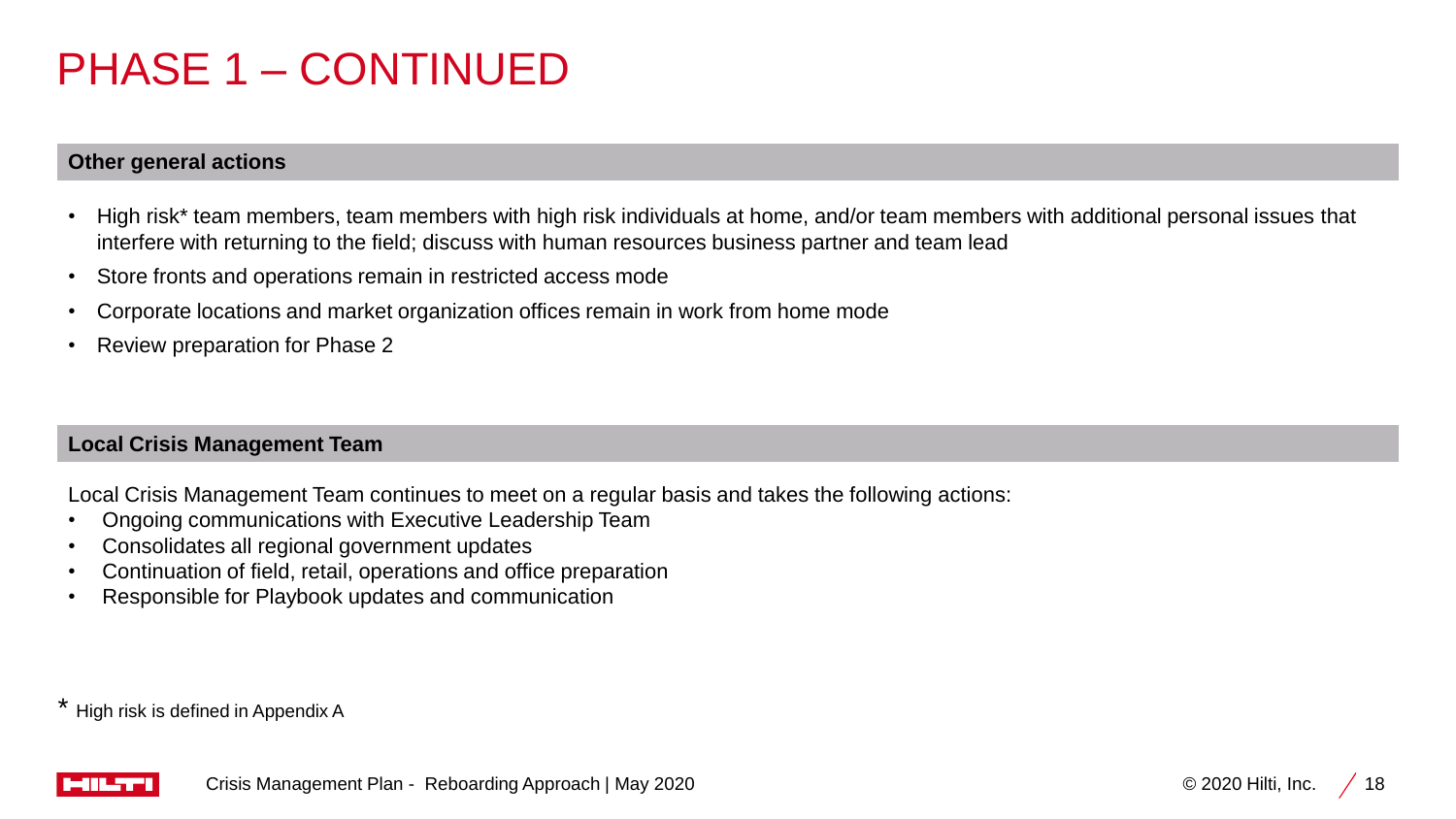# PHASE 1 SUMMARY

## **Government reduction of restrictions that satisfy Gating Criteria (slide 10)**

| <b>Groups / activities</b>                                                             | <b>Work guideline</b>                                                                     |
|----------------------------------------------------------------------------------------|-------------------------------------------------------------------------------------------|
| Office-based team members                                                              | Work from home                                                                            |
| Field-based team members                                                               | Work from home unless an in-person consultation with an<br>essential business is required |
| Distribution Centers / Manufacturing                                                   | Operating in a restricted entry status and within safe<br>guidelines                      |
| <b>Store Fronts</b>                                                                    | Operating in a will call only status                                                      |
| Tradeshows / industry events                                                           | No attendance                                                                             |
| <b>Meetings</b>                                                                        | Virtual only                                                                              |
| Team members in high risk groups or those with a high risk<br>individual in their home | Arrange working environment with HR                                                       |
| Travel *                                                                               | No travel                                                                                 |

\* Travel defined as crossing state lines and/or requiring expenditure on hotel or transportation

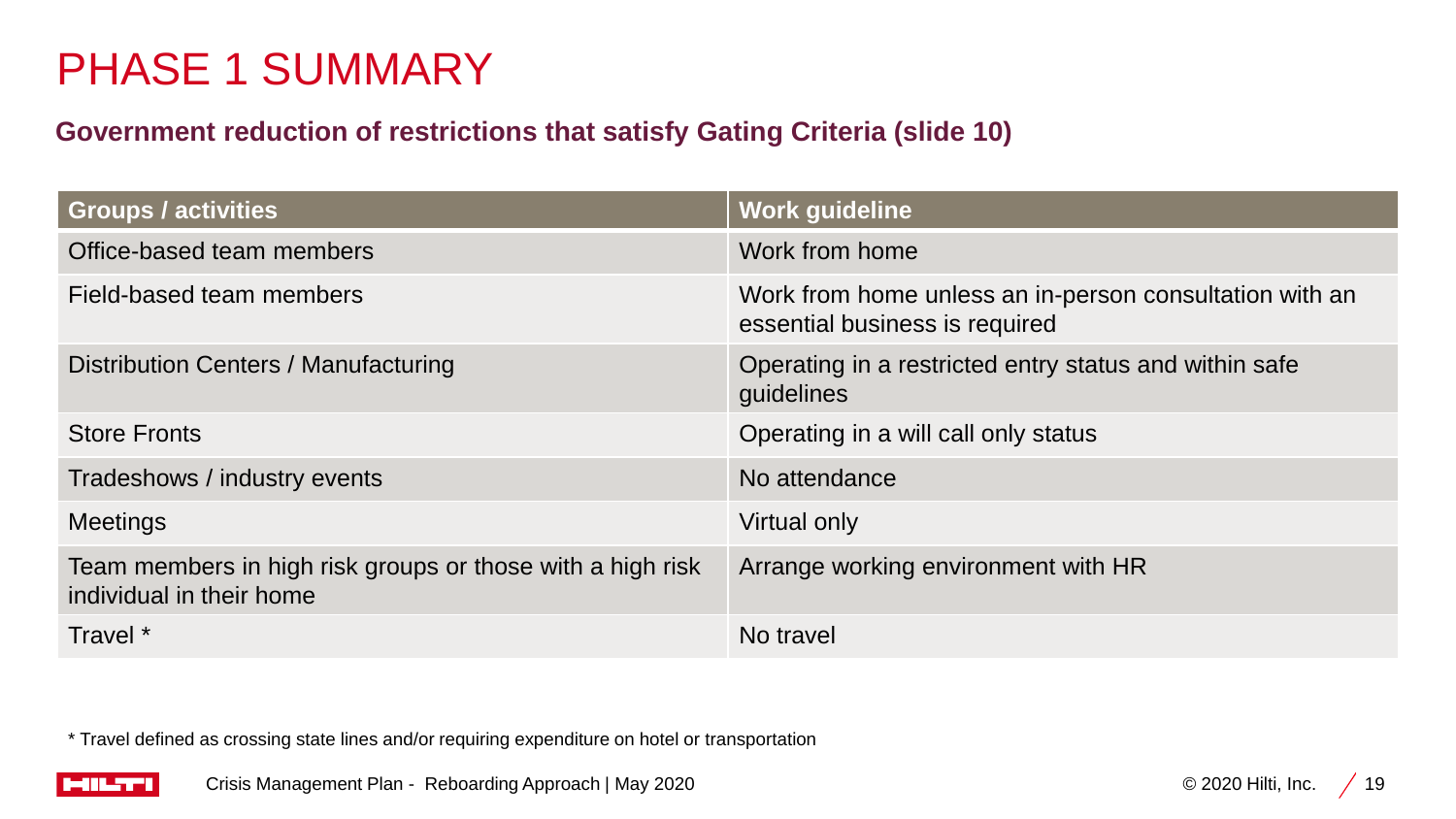# PHASE 2 – GOVERNMENT AND HILTI GUIDELINES

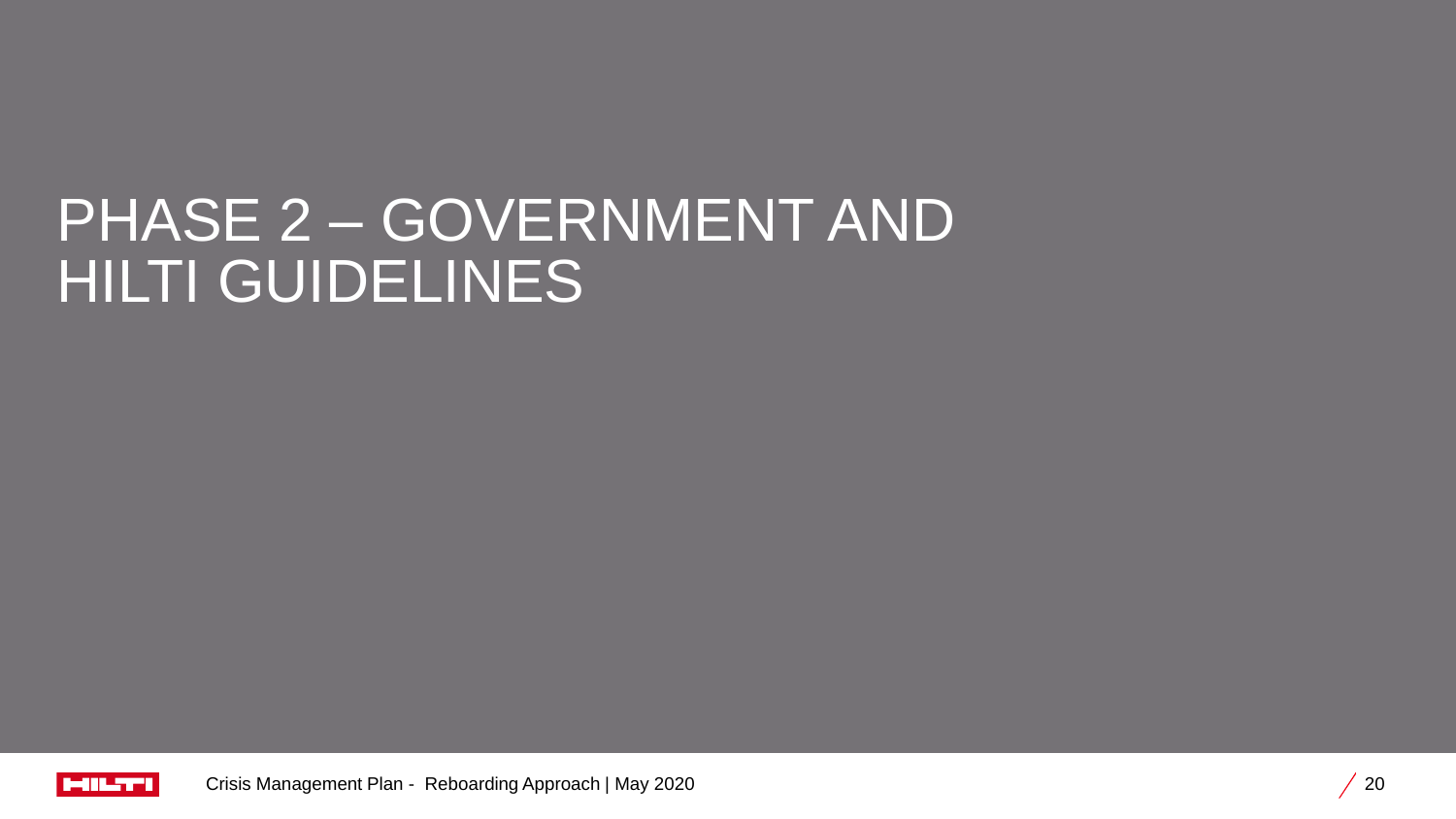# PHASE 2

## **Continued reduction of restrictions for regions with no evidence of a rebound and that satisfy Gating Criteria a second time (slide 10)**

#### **Government Guidelines for Employers**

- Continue to encourage Telework, whenever possible and feasible with business operations
- Close common areas where personnel are likely to congregate and interact, or enforce **moderate** social distancing protocols
- Non-essential travel can **resume**
- Strongly consider special accommodations for personnel who are members of the vulnerable population
- No socializing in groups larger than **50** people, if 50 or less, ensure social distancing
- Other notes: Schools/organized youth activities can **reopen**, Large venues (sit-down dining, movie theaters, sporting venues) can operate under **moderate** physical distancing protocols

#### **Hilti Guidelines**

• Playbooks are systematically reviewed and updated for all areas of the business

Decision point: Regional leadership alignment

- Reduction of field-based team restrictions Customer visits with appointments (Playbook = Field and support)
- Storefronts reopen with adherence to restrictions (Playbook = Store)
- Operations continue in restricted access mode (Playbook = Operations)
- Corporate/market organization offices open with limited number of team members (Playbook = Office)
- Continue no in-person meeting or gatherings

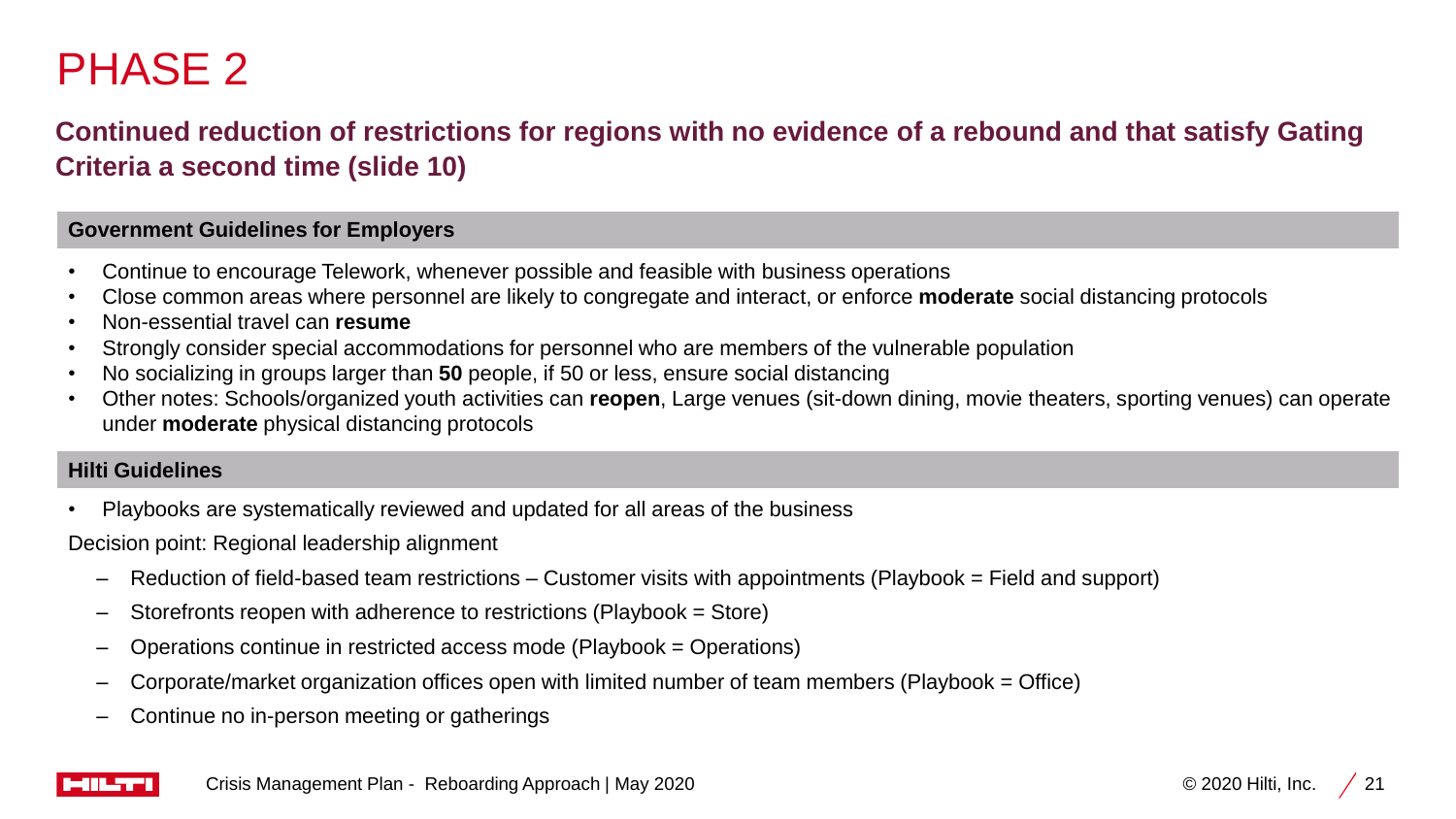# PHASE 2 – CONTINUED

#### **Other general actions**

- All locations are set up with guidelines for customer and team member interactions
- High risk\* team members, team members with high risk individuals at home, and/or team members with additional personal issues that interfere with reboarding, discuss with human resources business partner and team lead
- Customer requested essential travel can resume with appropriate approval in advance
- Review preparation for Phase 3

#### **Local Crisis Management Team**

Local Crisis Management Team continues to meet on a regular basis and takes the following actions:

- Ongoing communications with Executive Leadership Team
- Consolidates all regional government updates
- Continuation of field, retail, operations and office preparation
- Responsible for Playbook updates and communication

\* High risk is defined in Appendix A

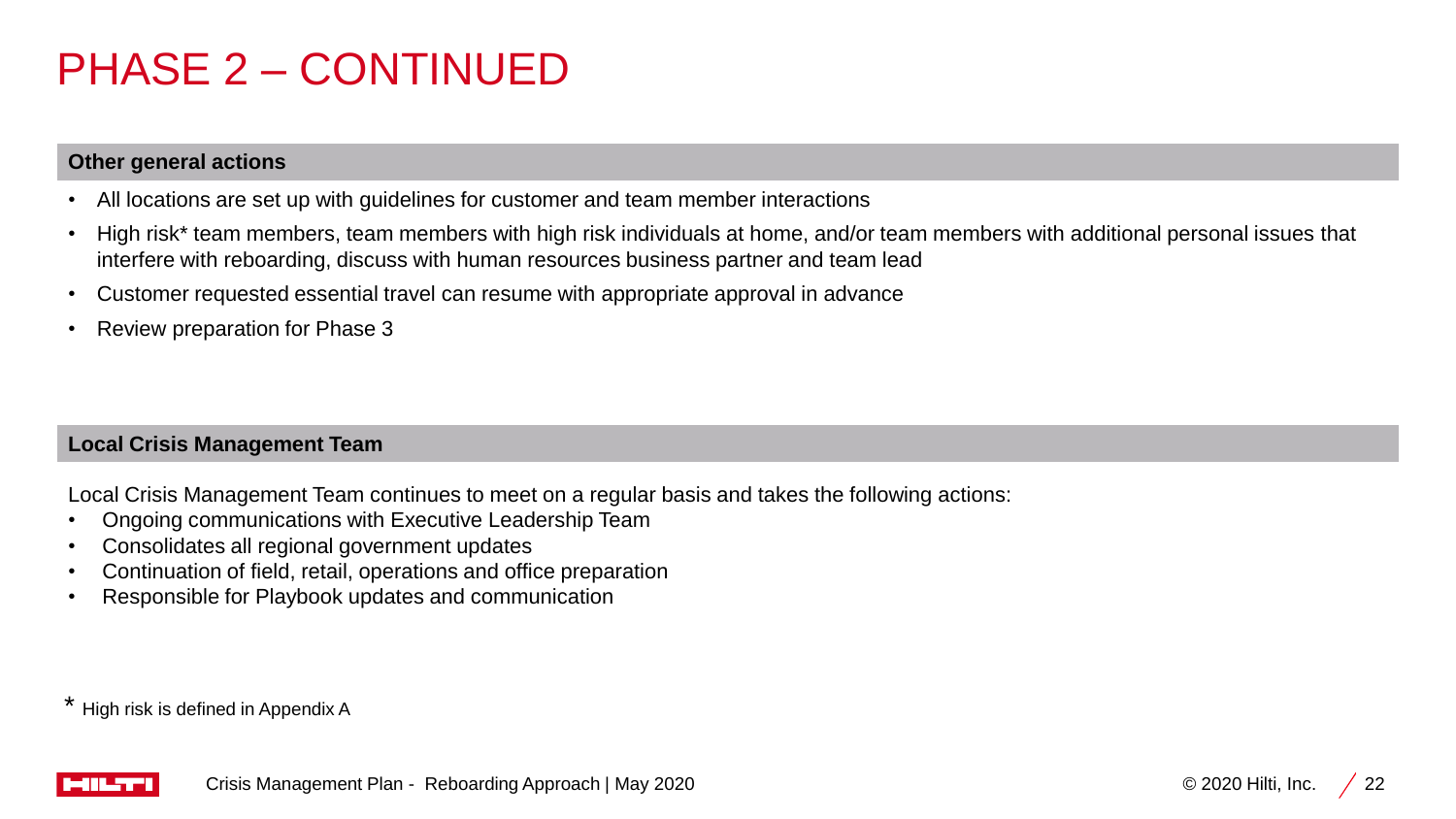# PHASE 2 SUMMARY

**Continued reduction of restrictions for regions with no evidence of a rebound and that satisfy Gating Criteria a second time (slide 10)** 

| <b>Groups / activities</b>                                                             | <b>Work guideline</b>                                                                         |
|----------------------------------------------------------------------------------------|-----------------------------------------------------------------------------------------------|
| Office-based team members                                                              | Limited team members in office with social distancing<br>guidelines                           |
| Field-based team members                                                               | Pre-arranged appointments with customers within playbook<br>guidelines                        |
| Distribution Centers / Manufacturing                                                   | Operating in a restricted entry status and within safe<br>guidelines                          |
| <b>Store Fronts</b>                                                                    | Open to customers with restrictions                                                           |
| Tradeshows / industry events                                                           | No attendance                                                                                 |
| <b>Meetings</b>                                                                        | Virtual only                                                                                  |
| Team members in high risk groups or those with a high risk<br>individual in their home | Arrange working environment with HR                                                           |
| Travel (once bans are lifted on regional travel)                                       | Customer/manager requested essential travel with<br>appropriate Executive Leadership approval |

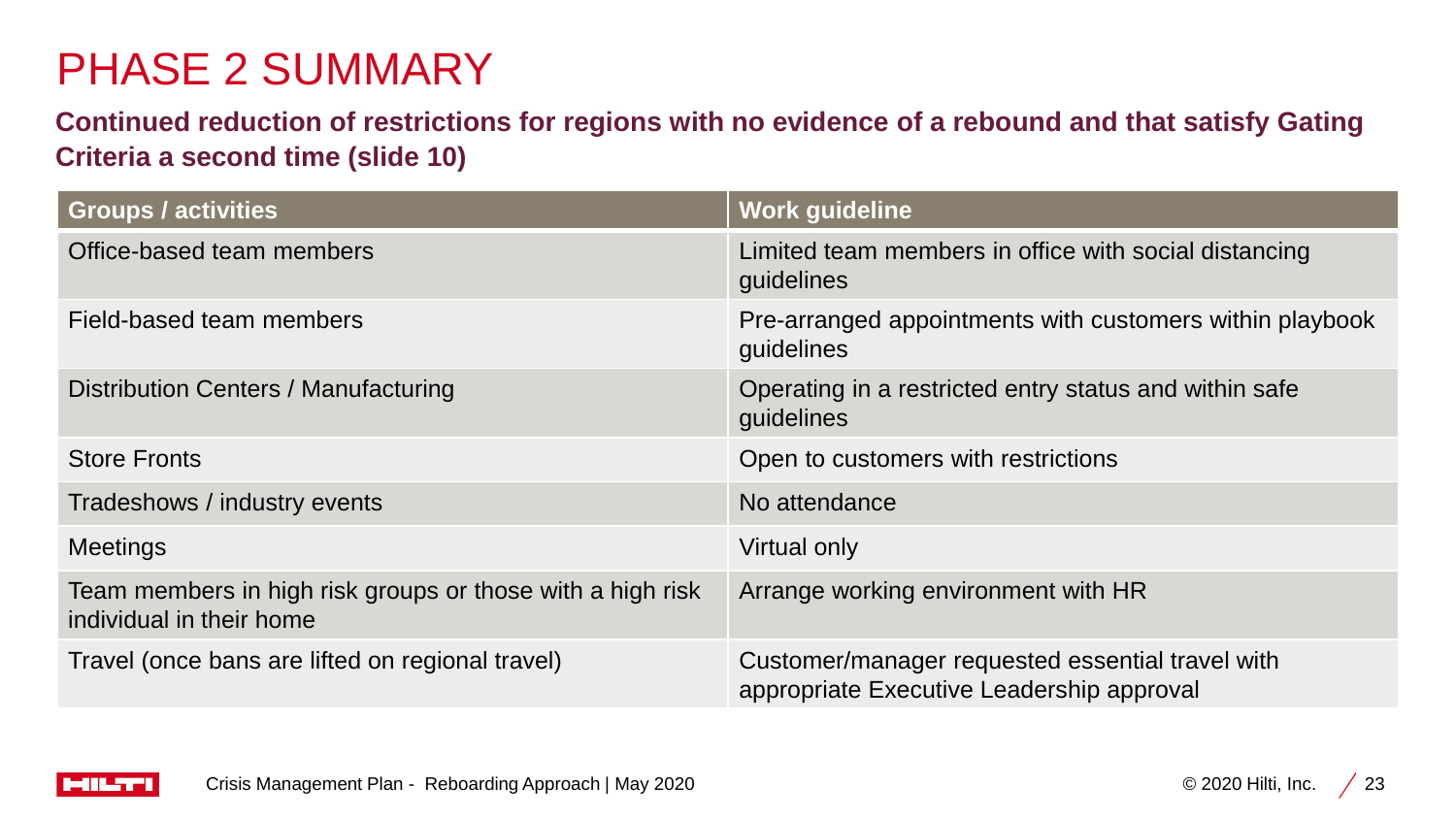# PHASE 3 – GOVERNMENT AND HILTI GUIDELINES

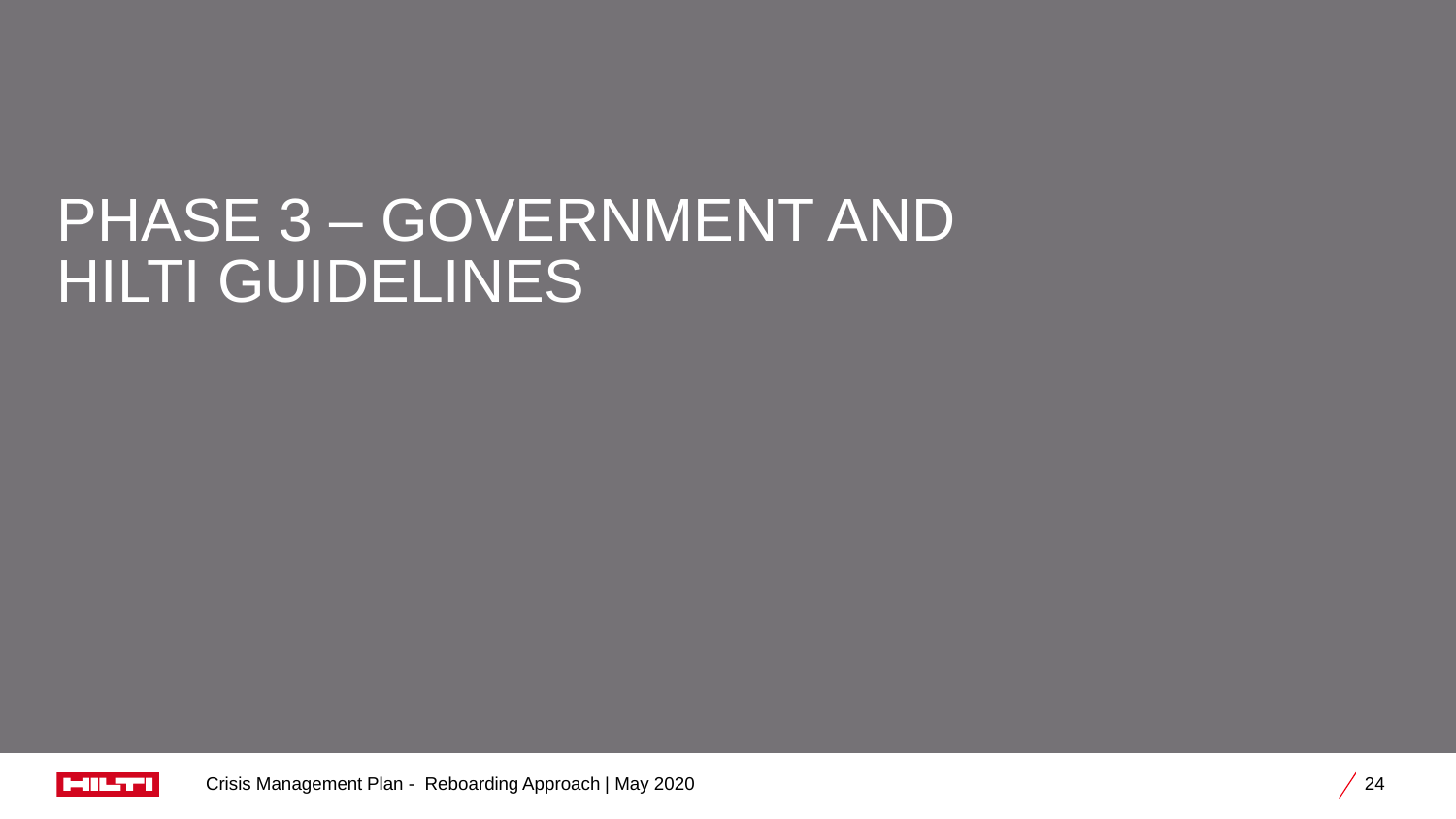# PHASE 3

## **Continued reduction of restrictions for regions with no evidence of a rebound and that satisfy Gating Criteria a third time (slide 10)**

#### **Government Guidelines for Employers**

- Resume **unrestricted staffing** of worksites
- **Vulnerable individuals** can resume public interactions, but should practice physical distancing, minimizing exposure to social settings where distancing may not be practical, unless precautionary measures are observed
- **Low-risk populations** should consider minimizing time spent in crowded environments
- Other notes: Large venues (sit-down dining, movie theaters, sporting venues) can operate under **limited** physical distancing protocols

#### **Hilti Guidelines**

• Playbooks, safety and protocol trainings are completed and continuously reviewed and updated for all areas of the business

Decision point: Regional leadership alignment

– Field team, storefronts, office and operations may resume business under the "new normal" guidelines

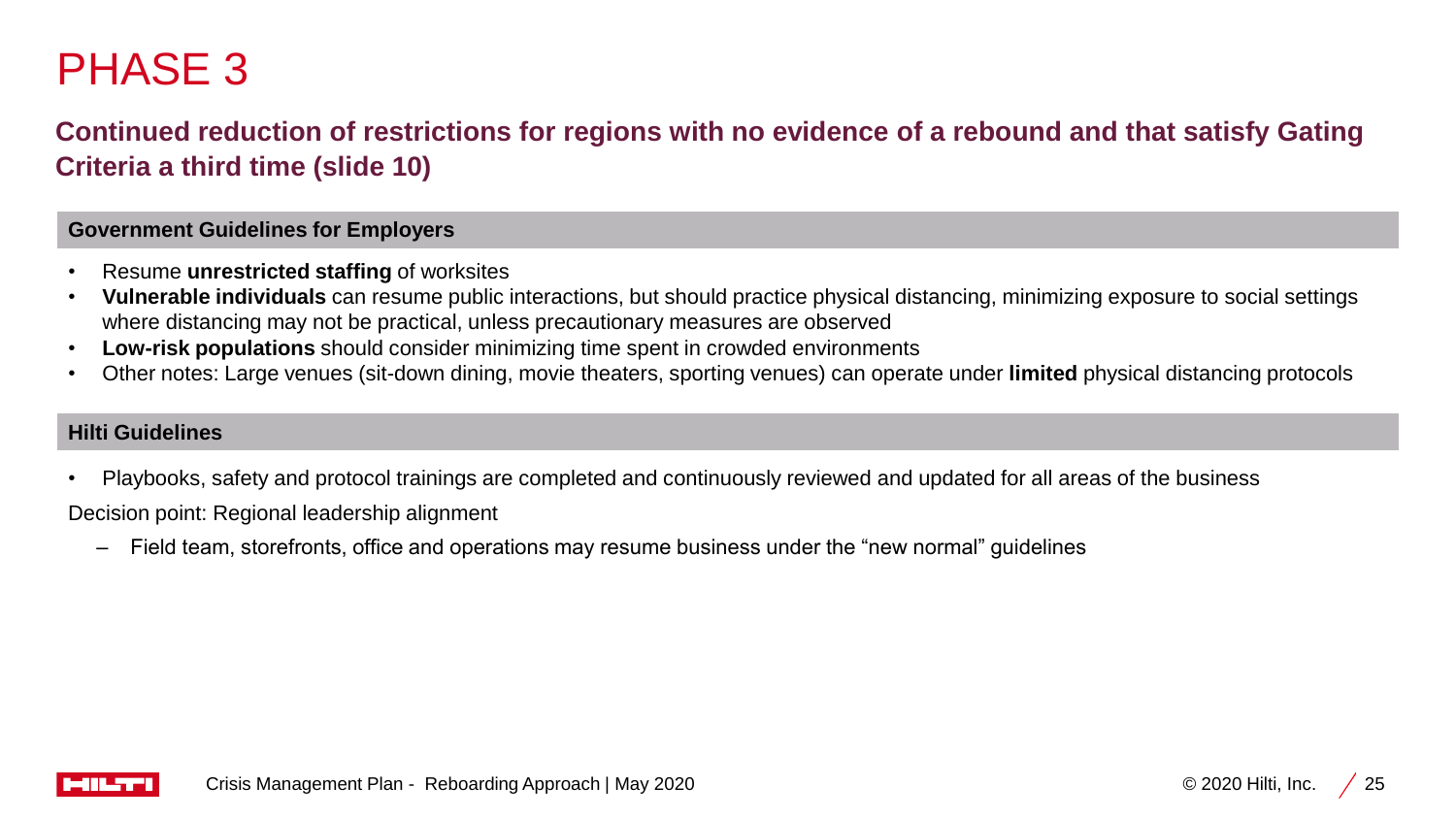# PHASE 3 – CONTINUED

#### **Other general actions**

- High risk\* team members or team members with high risk individuals at home may return with accommodations
- Team members with additional personal issues that interfere with returning, discuss with human resources business partner and team lead
- Prepare to close COVID-19 crisis response team

#### **Local Crisis Management Team**

Local Crisis Management Team can stop meeting on a regular basis, but takes the following actions:

- Complete an after action review of response
- Update and archive playbooks for future use

\* High risk is defined in Appendix A

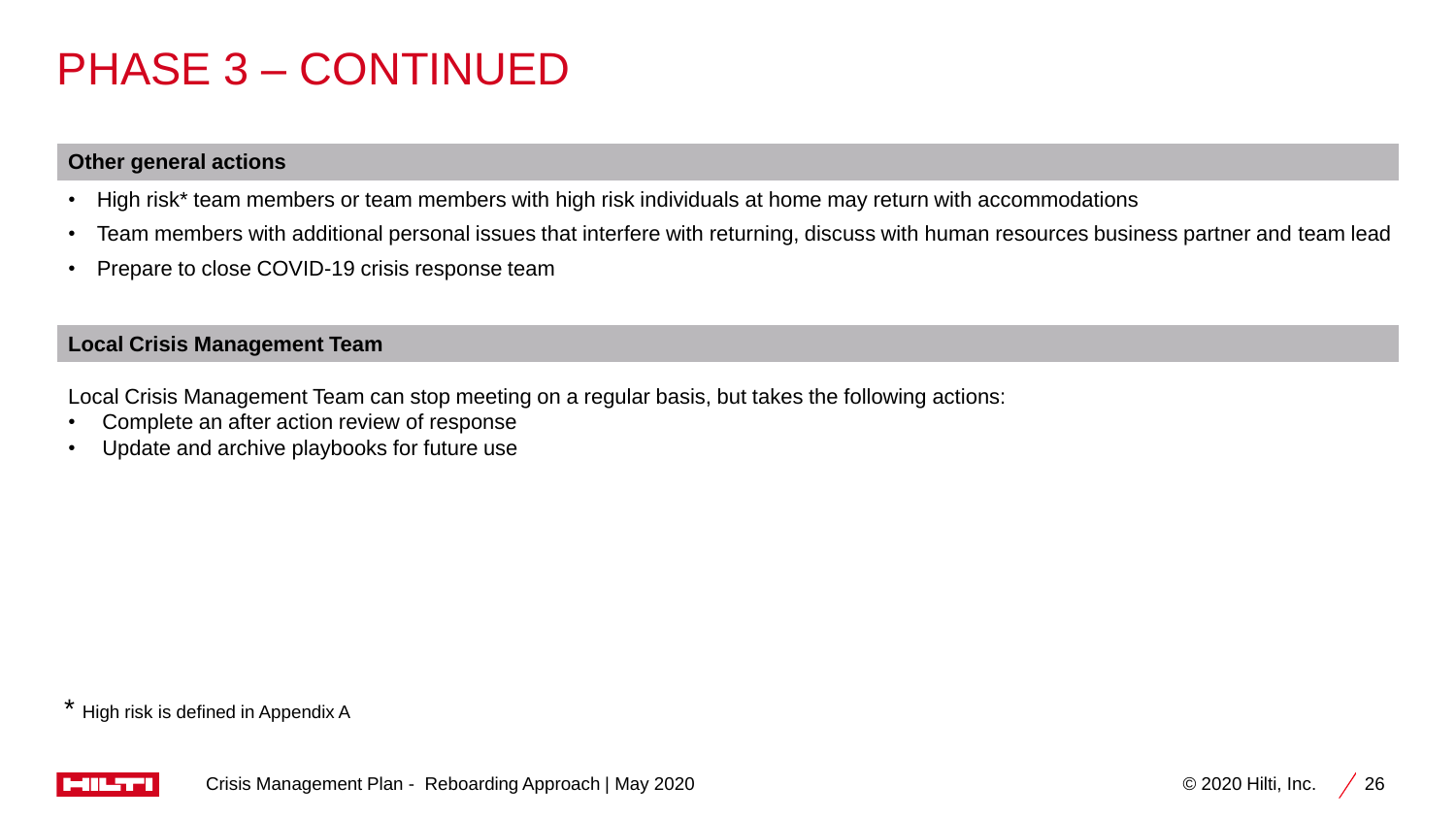# PHASE 3 SUMMARY

**Continued reduction of restrictions for regions with no evidence of a rebound and that satisfy Gating Criteria a third time (slide 10)** 

| <b>Groups / activities</b>                                                             | <b>Work guideline</b>                          |
|----------------------------------------------------------------------------------------|------------------------------------------------|
| Office-based team members                                                              | Open with social distancing guidelines         |
| Field-based team members                                                               | Operations with social distancing guidelines   |
| <b>Distribution Center</b>                                                             | Operations with social distancing guidelines   |
| <b>Store Fronts</b>                                                                    | Open to customers with restrictions            |
| Tradeshows / industry events                                                           | Allowed following new organizational standards |
| <b>Meetings</b>                                                                        | Allowed following new organizational standards |
| Team members in high risk groups risk or have a high risk<br>individual in their homes | Reintegrated with appropriate accommodations   |
| <b>Travel</b>                                                                          | Allowed following new organizational standards |

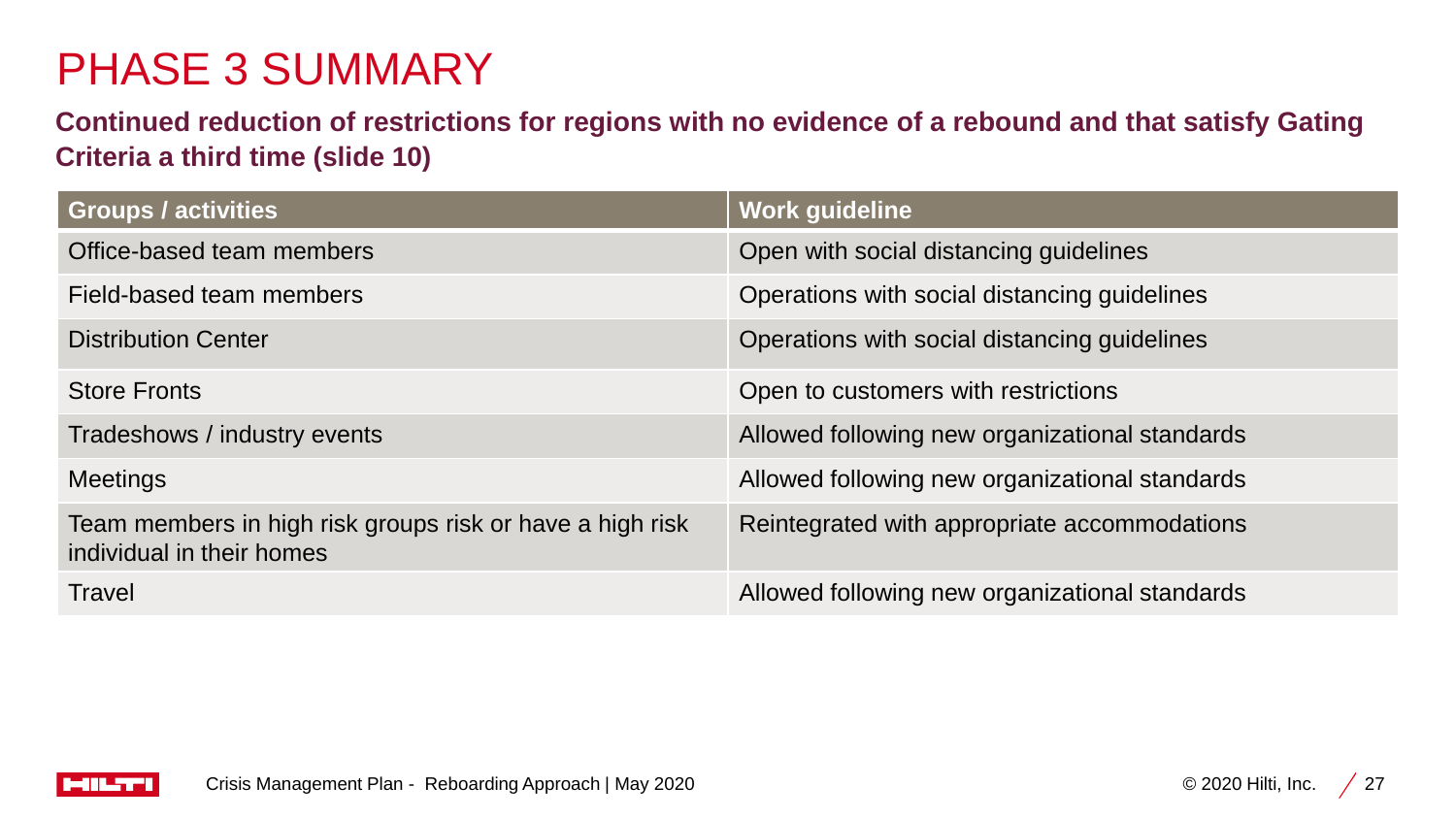# PHASE 4 – RETURN TO PRE-COVID WORKING ENVIRONMENT

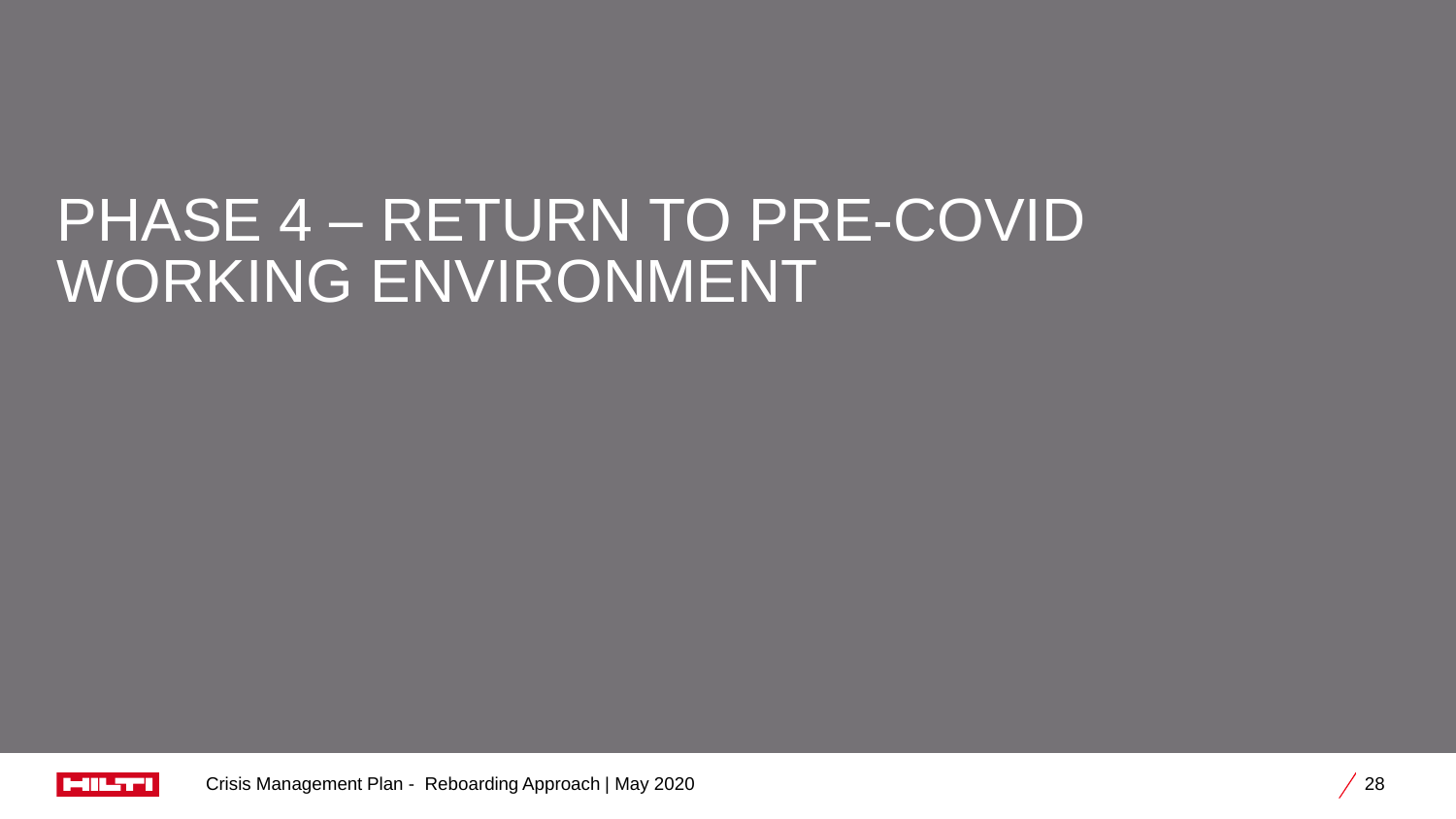# PHASE 4 SUMMARY

### **Restrictions are lifted due to a combination of effective testing and treatment**

| <b>Groups / activities</b>                                                             | <b>Work guideline</b>                          |
|----------------------------------------------------------------------------------------|------------------------------------------------|
| Office-based team members                                                              | Open with no restrictions                      |
| Field-based team members                                                               | Operations with no restrictions                |
| <b>Distribution Center</b>                                                             | Operations with no restrictions                |
| <b>Store Fronts</b>                                                                    | Open to customers with no restrictions         |
| Tradeshows / industry events                                                           | Allowed following new organizational standards |
| <b>Meetings</b>                                                                        | Allowed following new organizational standards |
| Team members in high risk groups risk or have a high risk<br>individual in their homes | Reintegrated                                   |
| <b>Travel</b>                                                                          | Allowed following new organizational standards |

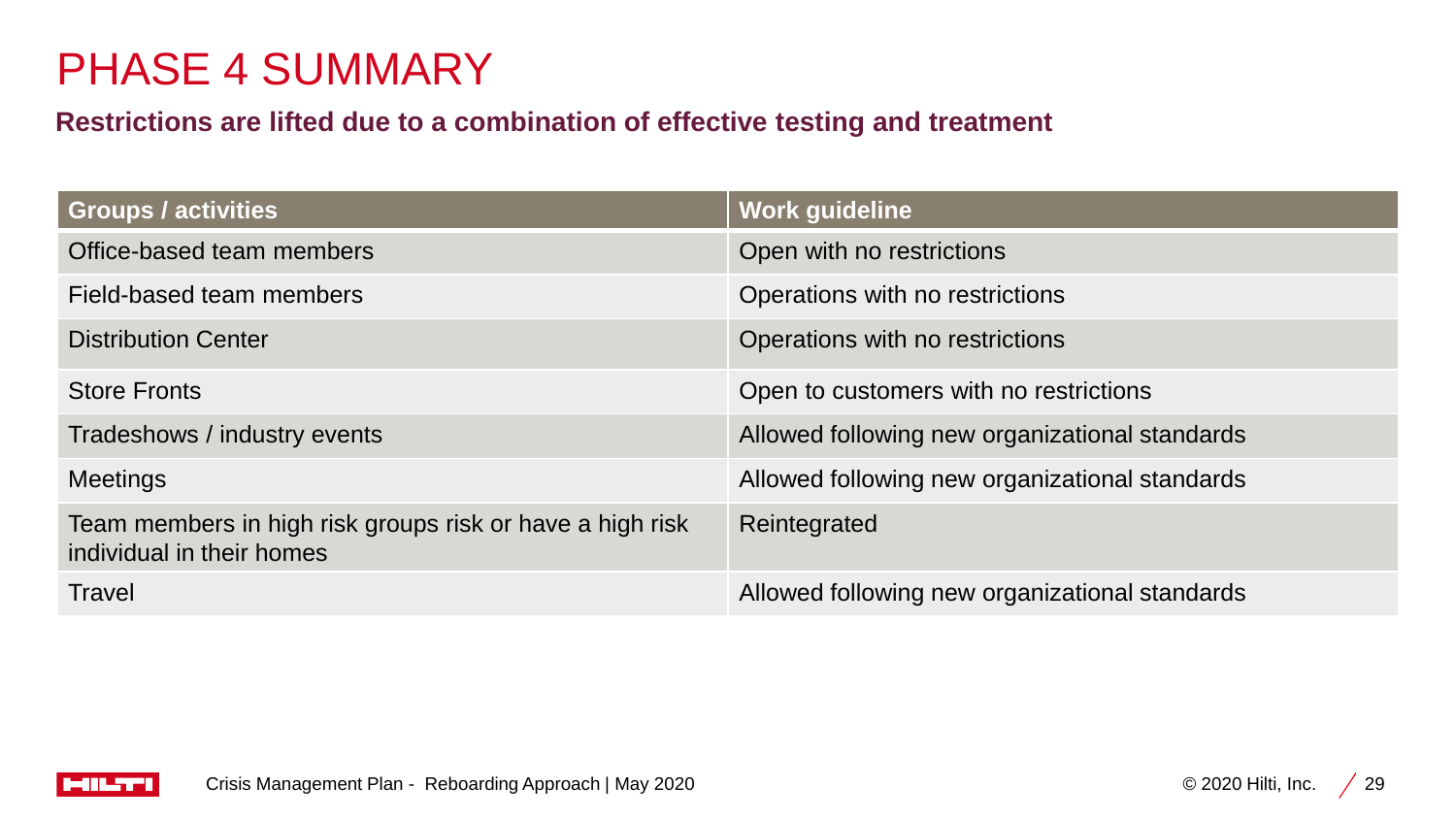# THANK YOU



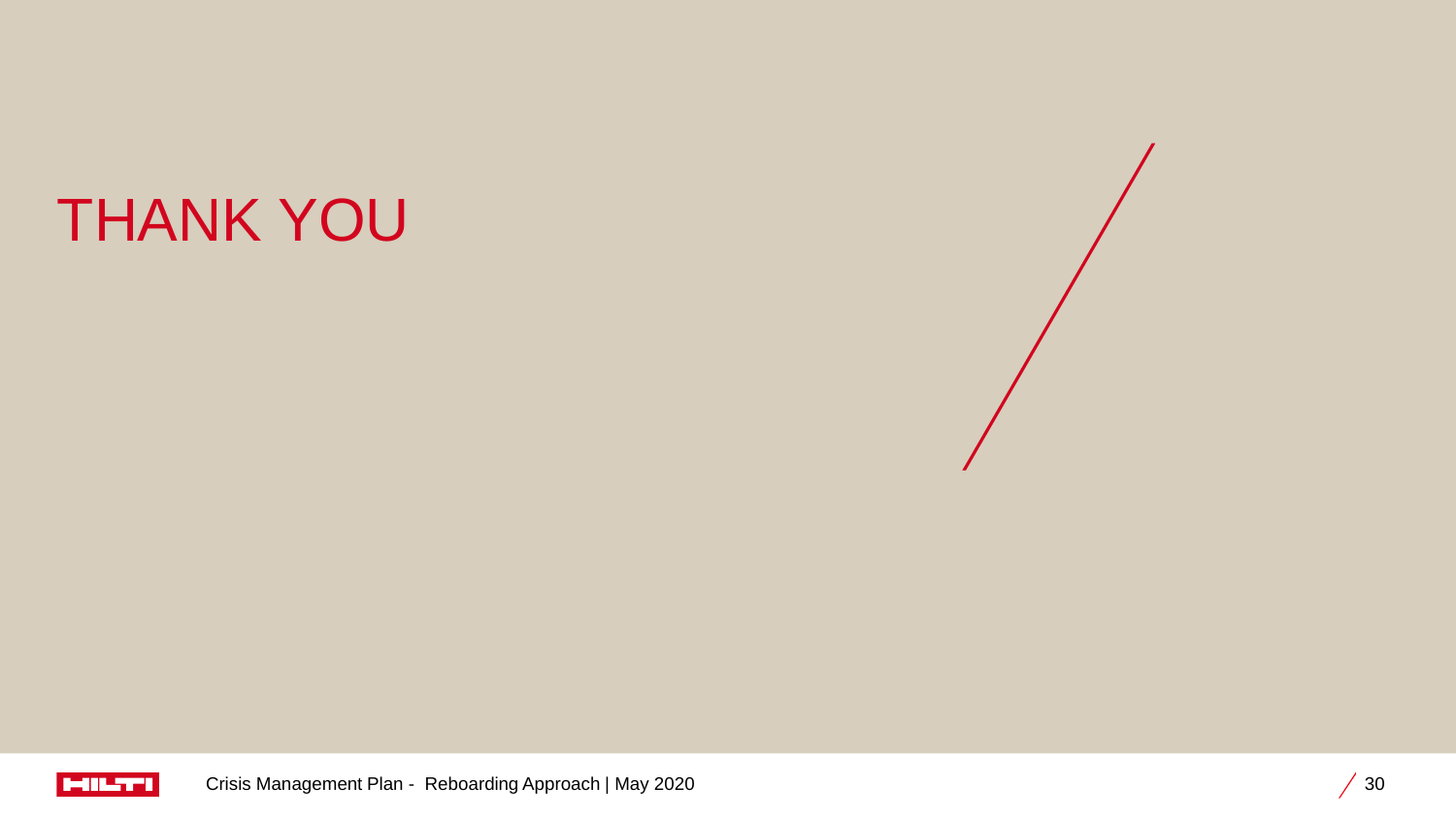

High risk is defined as:

Individuals 65+ and/or Individuals with serious underlying health conditions, including high blood pressure, chronic lung disease, diabetes, obesity, asthma, and those whose immune system is compromised such as by chemotherapy for cancer and other conditions requiring such therapy

Vulnerable population language is used interchangeably with high-risk individual references

Underlined areas represent those conditions which are part of the newly-expanded definition of high risk as defined by the Centers for Disease Control

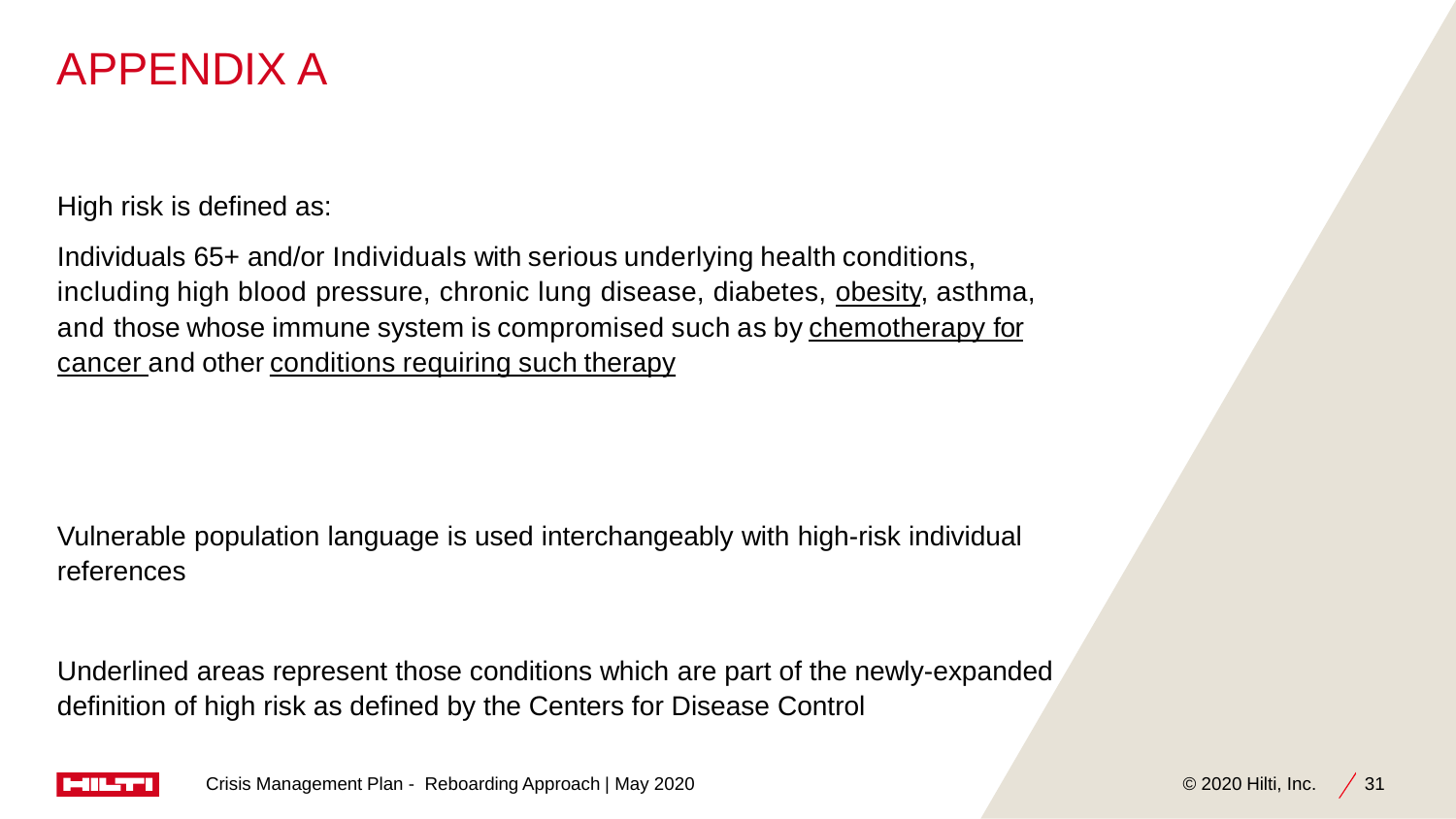# APPENDIX B: NORTH AMERICA PERSONAL PROTECTIVE EQUIPMENT KITS



- 100K disposable masks begin shipping week of April 27
- Prioritized based on availability and market needs
- Anti-microbial treated, launderable masks start shipping mid-May



• 8 oz and 1 qt refill bottle for each field-based team member together with disposable masks starting week of April 27



- Team member instructions for homemade solution using household rags/paper towels in April 27 PPE shipments
- Pre-packaged wipes will follow (back ordered to June)

Based on CDC Guidelines, PPE Kits for team members will not be including gloves

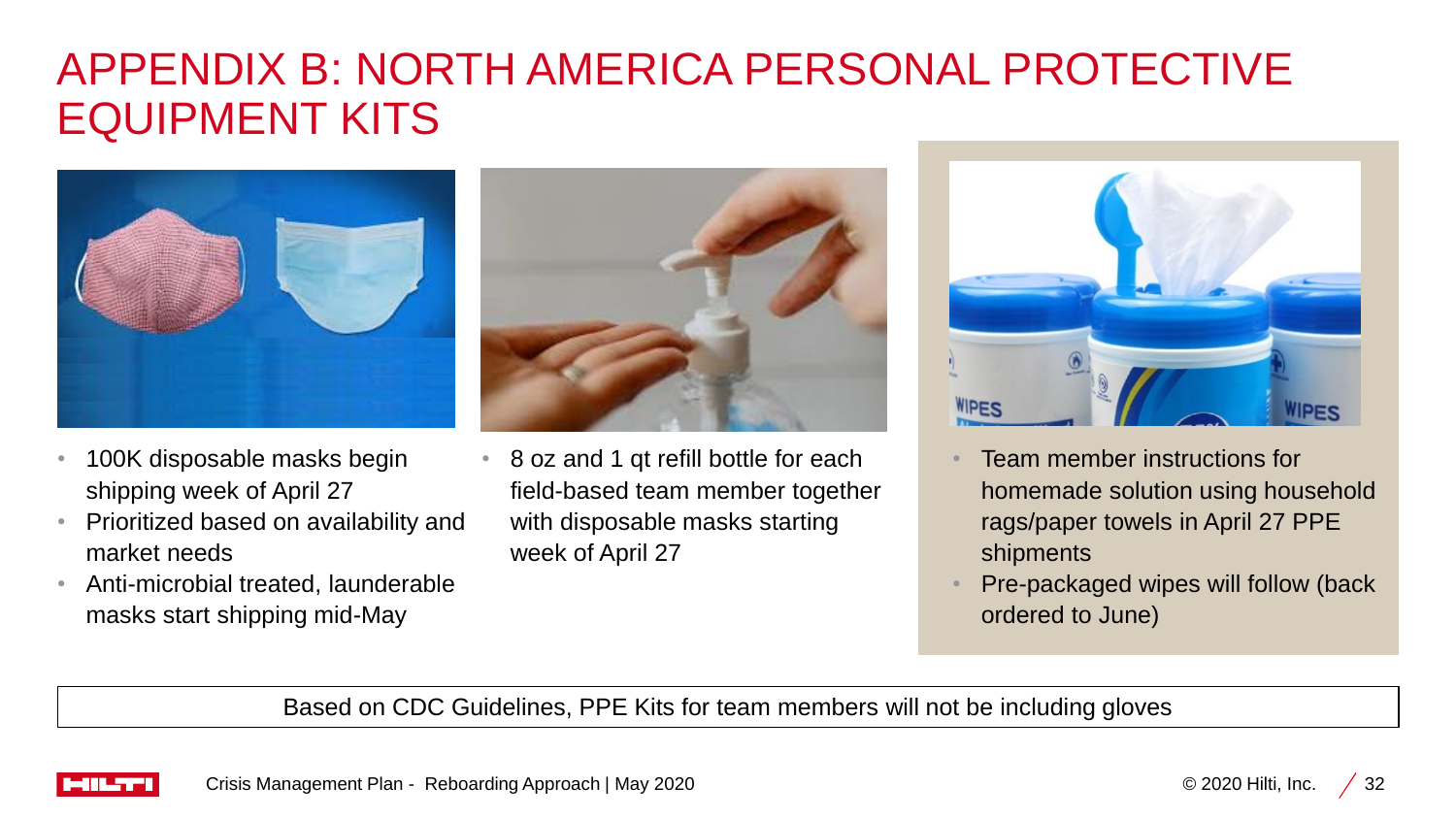# APPENDIX C: PLAYBOOKS

## **MILTER**

#### **COVID-19 REBOARDING PLAYBOOK FIELD TEAM**

#### Team member wellness protocols

Before starting your day, ensure you know and understand all local and customer requirements for your planned visits for the day.

- 1. Perform temperature self-monitoring at the start of every day (must be below 100.4 F or 38 C). If you have a fever do not come to work.
- 2. If you develop symptoms (fever ≥ 100.4 F or 38 C, cough, shortness of breath):
	- a. Go home immediately
	- b. Report any possible or confirmed cases of COVID-19 by notifying your HR department
	- c. If diagnosed with COVID-19, only return to work 72 hours after all symptoms have resolved with a doctor's note
- 3. Ensure you have all personal protective equipment (PPE): masks (if required), safety boots, hardhats, safety glasses and work gloves
- 4. All team members should wash their hands regularly and vigorously for 20 seconds throughout the day
- 5. Avoid touching your face with unwashed hands
- 6. Hand sanitizer is an acceptable alternative to hand washing, but hand washing with soap and water is preferred
- 7. Work gloves may be worn as preferred / required; however, wearing gloves does not replace the need to wash or sanitize hands regularly
- 8. Cough or sneeze into a tissue, then immediately dispose of the tissue in a lined trash can and wash hands. If a tissue is not available, cough or sneeze into your elbow, not your hands



#### Field work guidelines - Phase 1

Work from home unless an in-person collaboration with an essential business is required

- 1. Ensure customers are familiar with safety and social distancing requirements
- 2. Obtain confirmed appointments before heading to any jobsite or office
- 3. Ensure you maintain a 6' distance between yourself and others at all times
- 4. Wipe down and disinfect all regular contact points at the end of every day (van surfaces, tablet, cell phone, etc.)

#### Field work guidelines - Phase 2

Verify your customers are familiar with our safety and social distancing requirements before making an in-person call

- 1. Obtain confirmed appointments before heading to any jobsite or office
- 2. Ensure you maintain a 6' distance between yourself and others at all times
- 3. If applicable, you should not have other team members with you in your vehicle. Other team members should travel to the same site should travel in their own vehicle
	- a. If no other alternative is possible, both team members should wear a mask during a ride along
- 4. Wipe down and disinfect all regular contact points at the end of every day (van surfaces, tablet, cell phone, etc.)

#### Field work guidelines - Phase 3

Verify your customer's safety and social distancing requirements before making an in-person call

- 1. Ensure you maintain a safe distance between yourself and offers at all times
- 2. Wipe down and disinfect all regular contact points at the end of every day (van surfaces, tablet, cell phone, etc.)

Please note: Wash your hands thoroughly after contact with cleaning chemicals

#### Where to find more information

. https://www.cdc.gov/ and https://www.canada.ca/en/health-canada.html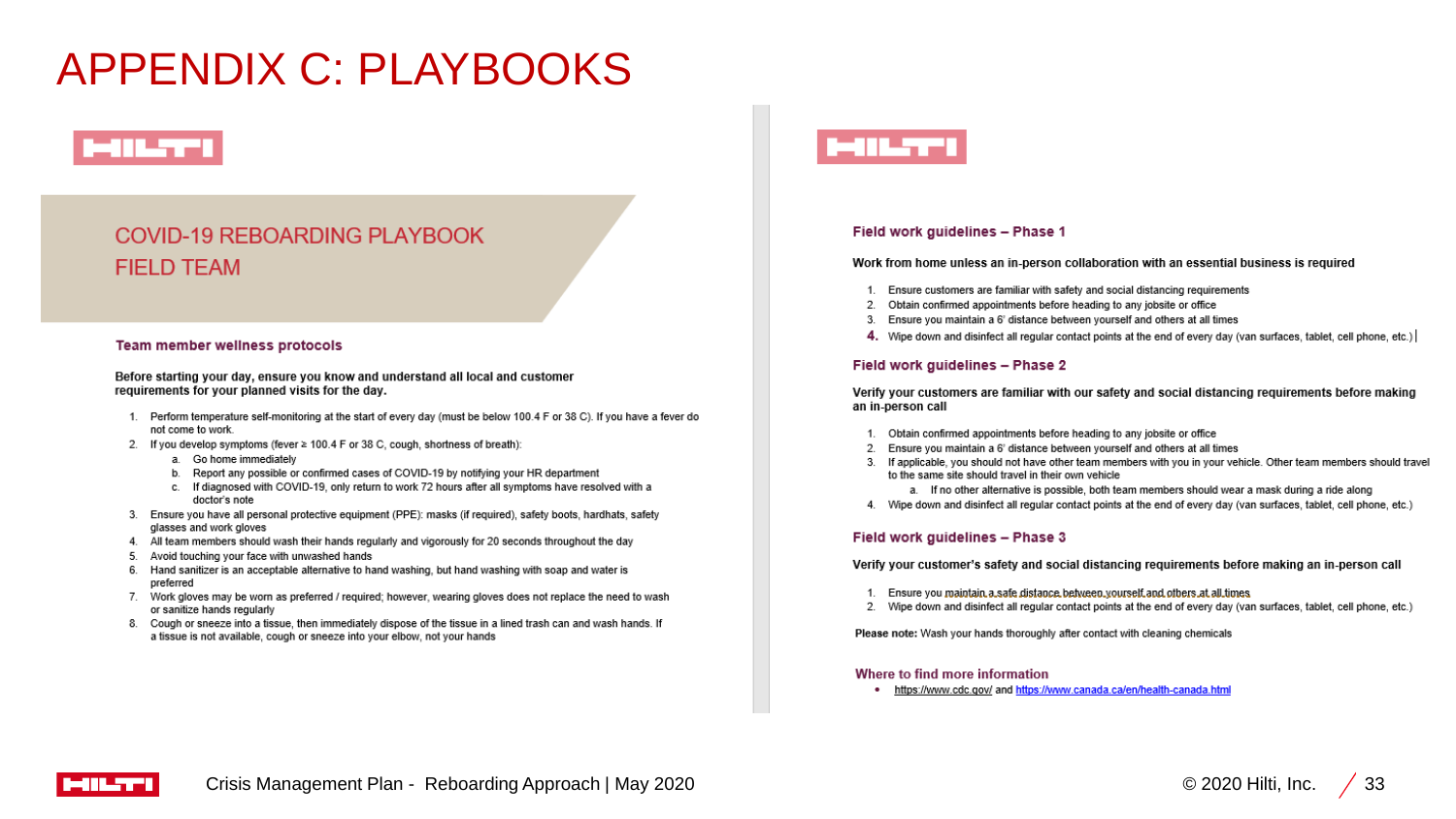# APPENDIX C: PLAYBOOKS

## **MILTER**

#### **COVID-19 REBOARDING PLAYBOOK Hilti Stores**

#### **Team member wellness protocols**

Before starting your day, ensure you know and understand all local regulations and requirements. In addition, the following protocols should be undertaken until further notice:

- 1. Self-temperature monitoring at the start of every shift (must be below 100.4 F or 38 C)
- 2. Maintain a 6' distance between team members at all times
- 3. If a team member displays symptoms during his / her shift (fever ≥ 100.4, cough, shortness of breath):
	- a. Team member must go home immediately
	- b. Report any possible or confirmed cases of COVID-19 by notifying your HR department
	- c. If diagnosed with COVID-19, only return to work 72 hours after all symptoms have resolved with a doctor's note
- 4. All team members should wash their hands regularly and vigorously for 20 seconds throughout the day including at the start and end of each shift and before / after breaks
	- a. Avoid touching your face with unwashed hands
	- b. Hand sanitizer is an acceptable alternative to hand washing, but hand washing with soap is the preferred method
	- c. Work gloves may be worn as preferred / required; however, wearing gloves does not replace the need to wash or sanitize hands regularly
- 5. Cough or sneeze into a tissue, then immediately dispose of the tissue and wash hands. If a tissue is not available, cough or sneeze into your elbow, not your hands
- 6. Standard personal protective equipment (PPE) must always be worn, including a mask (where required)

#### Store guidelines - Phase 2

Transition stores to restricted access for customers:

- 1. Signage posted  $\rightarrow$  Number of customers in the store concurrently = number of team members
- 2. Customers can walk into the store, but will need to place an order and wait for the team member to collect material
- 3. Create a "barrier" with meeting room tables or folding tables between showroom and front door.
- 4. Utilize paper proof-of-deliveries or sign on tablet (if utilizing the tablet, wipe down with disinfectant after each customer contact)
- 5. If a customer requests a demo, they may be allowed in and complete the demo at a safe distance
	- a. Wipe down demo tools after handling per the tool cleaning guide
- 6. Ensure coffee, water, and restrooms are for internal team members only
- 7. Clean all work areas at end of day

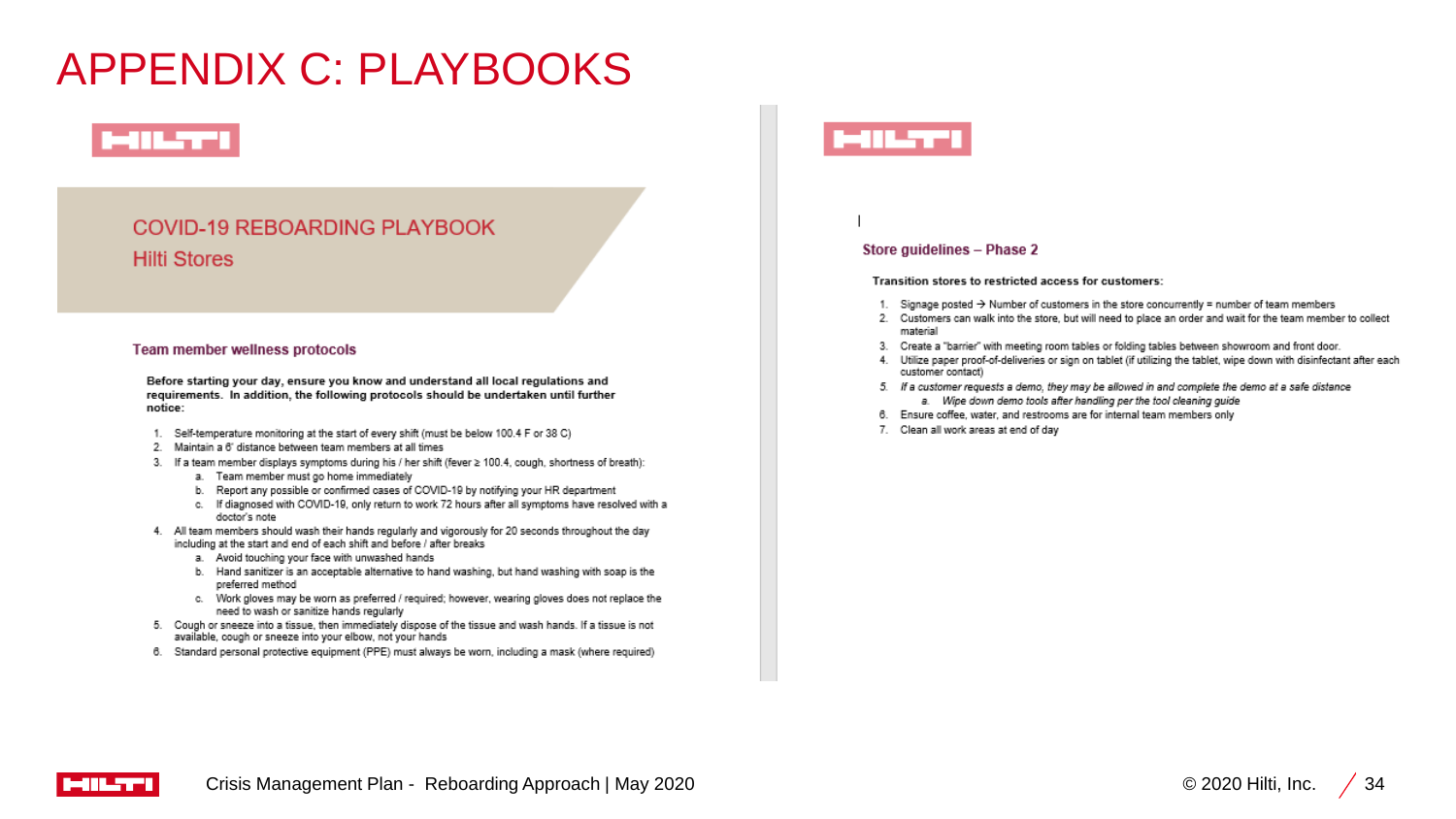# APPENDIX C: PLAYBOOKS

## **MILTI**

#### **COVID-19 REBOARDING PLAYBOOK DISTRIBUTION CENTERS**

#### Team member wellness protocols

Before starting your day, ensure you know and understand all local regulations and requirements. In addition, the following protocols should be undertaken until further notice:

- Temperature monitoring at the start of every shift (must be below 100.4 F or 38 C) 1
- Maintain a 6' distance between team members at all times stagger shifts and breaks as needed 2.
- 3. If a team member displays symptoms during his  $\prime$  her shift (fever  $\geq$  100.4, cough, shortness of breath):
	- a. Send team member home immediately
	- b. Report any possible or confirmed cases of COVID-19 by notifying your HR Department. All information will be confidential.
	- c. If diagnosed with COVID-19, only return to work 72 hours after all symptoms have resolved with a doctor's note
- 4. All team members should wash their hands regularly and vigorously for 20 seconds throughout the day including at the start and end of each shift and before / after breaks
	- a. Avoid touching your face with unwashed hands
	- b. Hand sanitizer is an acceptable alternative to hand washing, but hand washing with soap is the preferred method
	- c. Work gloves may be worn as preferred / required; however, wearing gloves does not replace the need to wash or sanitize hands regularly
- 5. Cough or sneeze into a tissue, then immediately dispose of the tissue and wash hands. If a tissue is not available, cough or sneeze into your elbow, not your hands
- 6. Workstations and equipment should be disinfected between each shift
- 7. Standard personal protective equipment (PPE) must always be worn, including a mask (where required)



#### **Facility guidelines**

- 1. Only distribution center team members and essential vendors (e.g. transport carriers) are allowed in the building
	- a. Essential vendors are required to adhere to temperature checks and maintain social distancing
- 2. Sanitize the following areas daily:
	- a. Breakrooms: tables, chairs, refrigerator handle/door, microwave handle/door/control panel, coffee machine
	- b. Offices: desks, tables, phones, keyboards, copier
	- c. Doors: all knob/handles/push plates
	- d. Pack stations: tabletops, keyboards, scanners, hand tools
	- Forklifts: all controls, steering wheels, all contact surfaces А
	- Order pick carts, brooms, etc.
	- Will Call contact surfaces (once open)
	- Light switches/dock door controls/any other on/off switches
	- Restrooms: all knobs, handles and counter tops
- 3. Each facility manager should assess if there any rooms/areas that can be temporarily closed off; if so, these spaces are not required to be disinfected daily

Please note: Wash your hands thoroughly after contact with cleaning chemicals

#### Where to find more information

- Frequently asked questions and answers
- . https://www.cdc.gov/ and https://www.canada.ca/en/health-canada.html

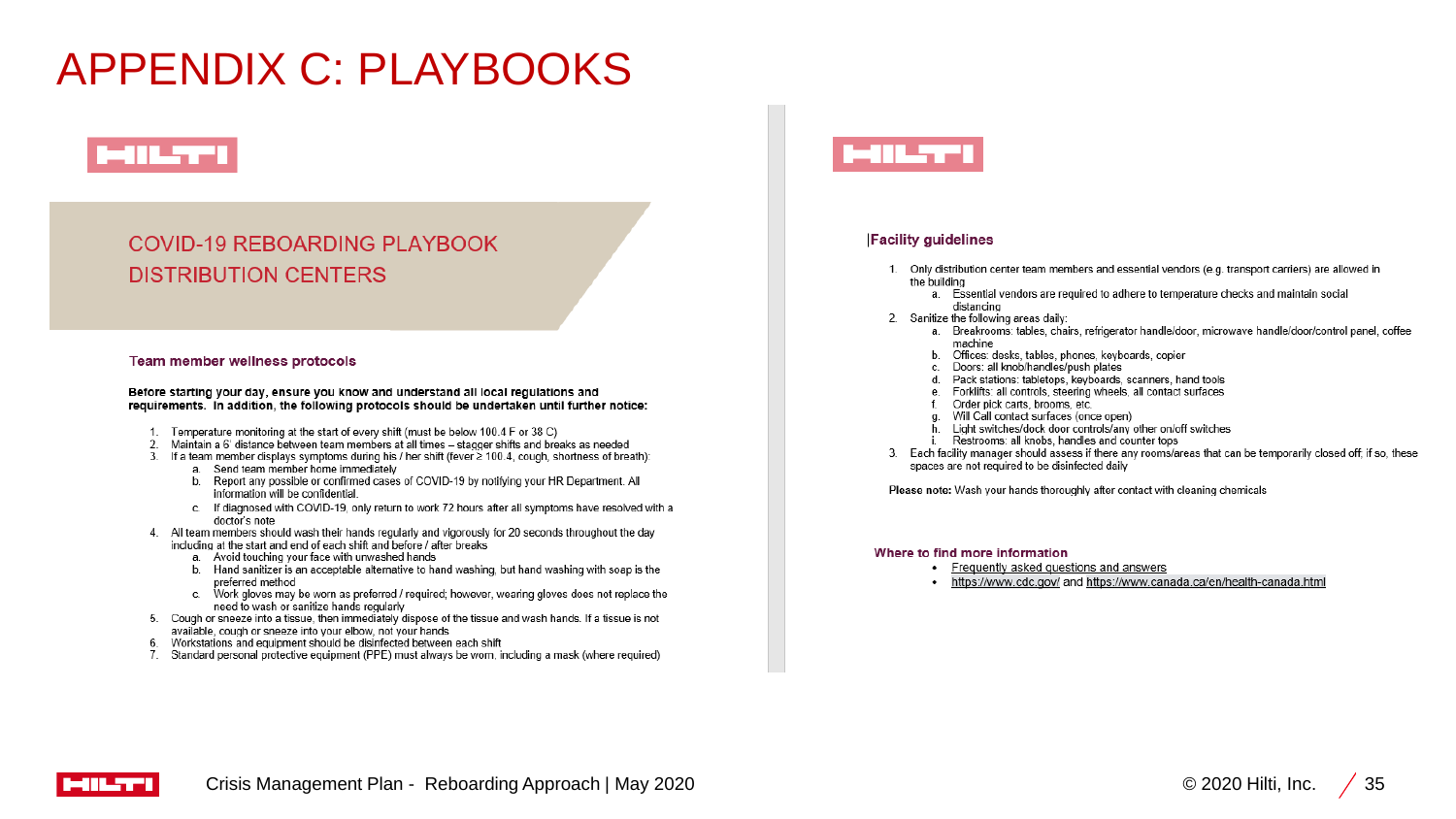## APPENDEX D: CUSTOMER INFORMATION



The Coronavirus has made construction site hygiene more important than ever. Clean tools, clean hands and safe distancing are essential for your crew's wellbeing. With routine cleaning and maintenance, you also help to extend the tools' lifespan, prevent unexpected downtime and reduce safety hazards.

Depending on tool usage and the frequency of cleaning, the basic cleaning of a tool should take about 2-3 minutes. Advanced cleaning might take longer.

#### Routine tool cleaning

Before starting to clean, please ensure that the tool is switched off and disconnected from any power source, Including the battery. Refer to your company's guidelines on protective equipment required when cleaning.

- 1. Remove coarse dirt with a brush or damp cloth. Using compressed air may expose you to airborne dust, so please refer to your company's guidelines for specific protective measures in this case
- 2. Scrape off any remaining dirt using a spatula. Be careful not to damage the tool housing
- 3. Remove grease or other residue from the surface of the equipment using a damp cloth:
- a. Dilute suitable soap in water to make a mild solution
- b. Submerge a clean cloth in the solution and wring out until it stops dripping
- c. Carefully wipe every outer surface especially grips and handles. Ensure that no liquid flows into the tool
- d. Allow the tool to dry completely before using

#### Advanced tool cleaning

Before using any chemical cleaning product, please read its instructions carefully to ensure your safety, and to protect the tool. Chemicals such as hydrogen peroxide, chlorine-based fungicides, sanitary cleaner, acid/citric acid, descalers or degreasers must not be used as they may damage the tool.

- 1. Start with the steps for a routine clean, as above, then proceed as follows:
- 2. Spray a cloth with either universal cleaner or disintectant liquid until damp
- 3. Wipe the tool thoroughly, focusing on contact points such as grips and handles
- 4. Allow the recommended contact time to elapse (as stated in the cleaning product's instructions)
- 5. Wipe off any excess liquid immediately

#### Please note:

. This is a cleaning procedure that will prevent damage to the tool. It does not necessarily mean the tool is completely disintected

- . Wash your hands thoroughly after contact with cleaning chemicals. Avoid touching your face with unwashed hands
- . Proper ventilation of the area is highly recommended
- . Do not spray cleaning chemicals directly onto tools as this may cause damage
- . Additional precautions are needed if blood is discovered on any tool or construction equipment. Please refer to your company's protocols for bloodborne pathogens. Anyone tasked with this type of cleaning must trained in bloodborne pathogens and the use of specific PPE according to regulatory and/or company requirements.

#### Want more information?

If you have any questions about tool cleaning and maintenance, For additional safety information, please refer to your local Hilti team is always happy to help:

your local occupational health and safety authorities:

Hill - registered trademark of Hills Corp., Scheam @ 3030

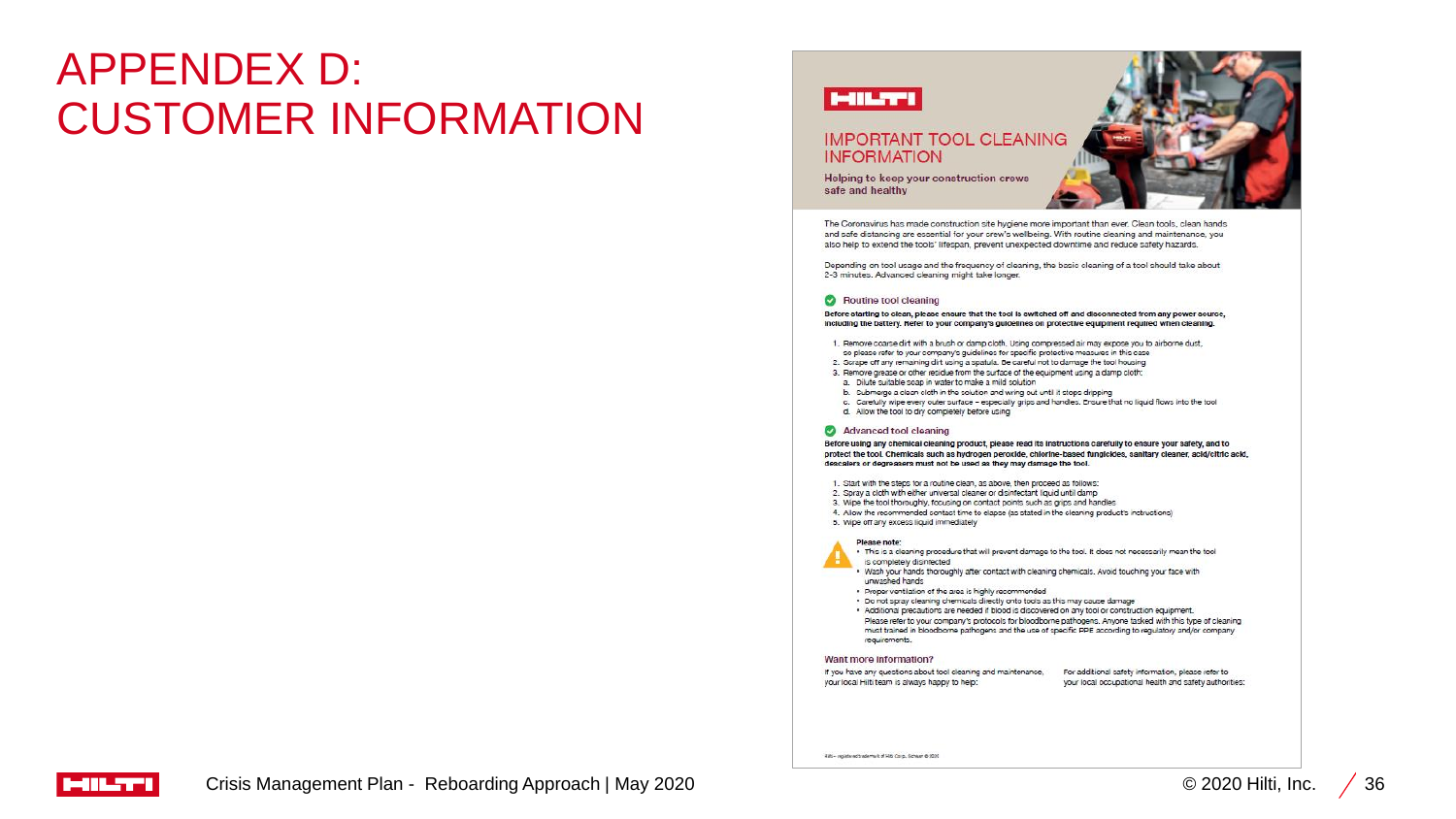# APPENDEX E: TEAM MEMBER SURVEY SUMMARY

**Background: Currently Hilti team** members are working remote or differently from COVID-19 caused work conditions

**Objectives:** Understand how our team members are feeling and use data to support decisions based on re-boarding guidelines.

**Focus areas:** Remote work, Safety (Psychological & Physical), Benefits

**Method:** Online survey to all Hilti team members

**Timing:** April 23 to 28

**Response rate:** Approximately 70% (in three days)

- **1. Where do you usually work?** Field, Central Office, Hilti Store, Operations
- **2. Which Hilti Benefits have been valuable to you during this time of crisis?** Work from home, Paid time off, Virtual medical consult services, Employee Assistance Program
- **3. When the time comes, how comfortable are you to return to the office / visiting customers?**  Comfortable scale of 1-4
- **4. When government restrictions are lifted, how comfortable are you to return to visiting customers/the work place?** Comfortable scale of 1-4
- **5. What circumstances, if any, will prevent you from resuming pre-COVID level work activities after government restrictions are lifted, e.g. in-person office work?**  Underlying medical condition, Household member in high-risk population, Child-care, Concern for my well-being, Mental

wellness, None/Other

- **6. Do you feel Hilti has provided you with opportunities to express feedback and offer suggestions for returning to work?**  Yes/ No
- **7. What personal protective equipment (PPE) do you deem necessary to return to work?** Masks, gloves, hand sanitizer, cleaning wipes, none of these, other
- **8. Would you feel safer if Hilti required all individuals (Team, Customers, Vendors) who visit a Hilti location to wear PPE?** Yes/No for each PPE – masks, gloves, cleaning wipes, hand sanitizer
- **9. Do you feel comfortable returning to work if the PPEs below are mandatory by either government of a Hilti mandate?** Yes/No for each PPE - masks, gloves, cleaning wipes, hand sanitizer